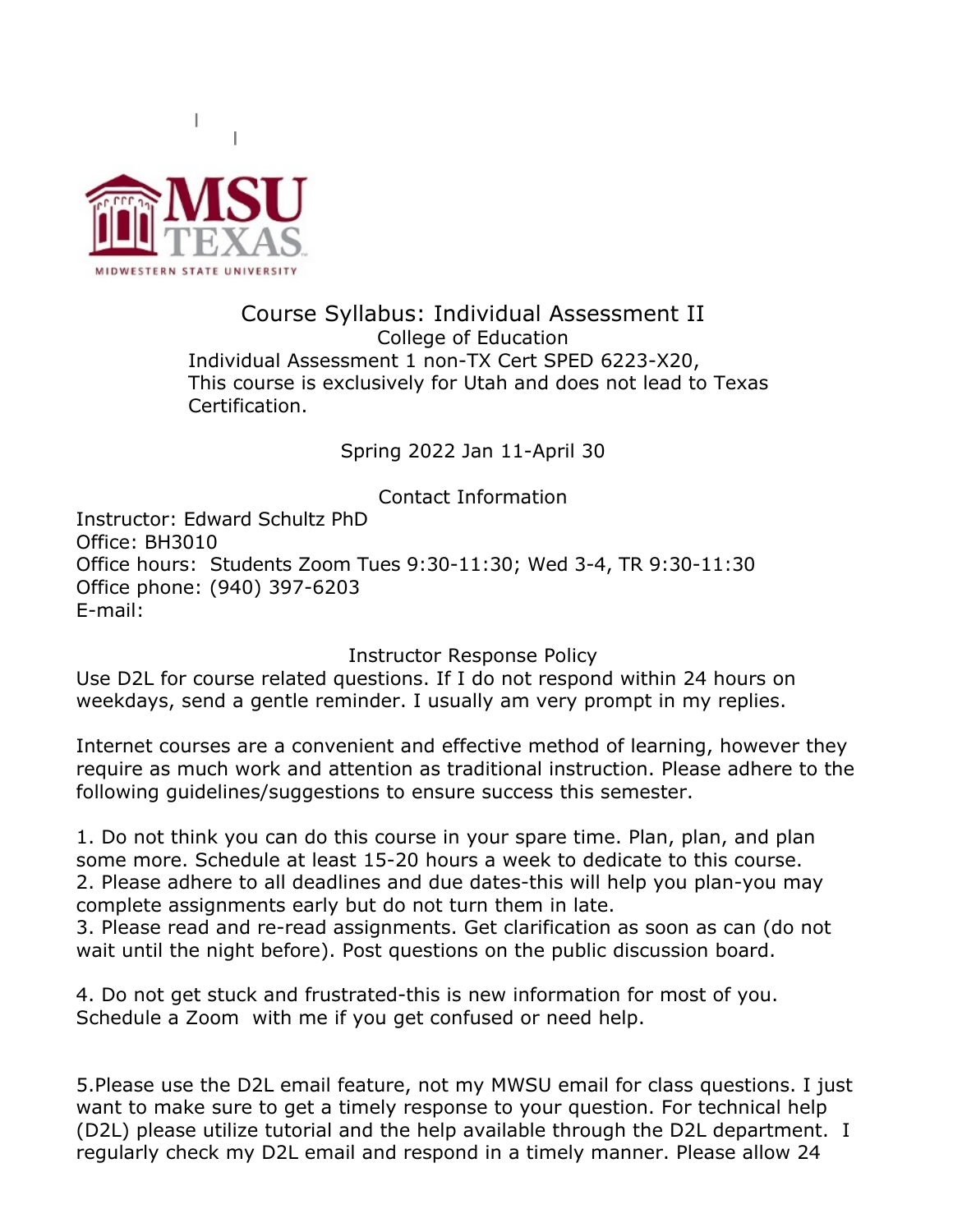hours for a response, If I do not respond within 24 hours during weekdays , send me a gentle reminder to any email.

## Textbook & Instructional Materials

Psychoeducational Assessment and Report 2nd Edition Writing Dombrowski, Stefan C. ISBN eBook 9783030446413

Course Description

Demonstration of competency in administration, scoring, reporting, and interpreting cognitive assessment data.

Course Objectives/Learning Outcomes/Course Competencies

Texas Administrative Code-Title 19 part 7 Chapter 239 Subchapter C Rule § 239.83-Standards for the Educational Diagnostician Certificate: Texas Educational Diagnostician Standards

## *Domain I—Identification and Assessment*

*Competency 001—(Identification for Special Education Evaluation and Services): Apply knowledge of requirements for identifying students who meet disability criteria and for determining the need for specially designed instruction and related services.*

- 1. Demonstrate knowledge of federal and state criteria and identification procedures for determining students' eligibility for special education services, including all components of Child Find mandate requirements.
- 2. Apply knowledge of the educational diagnostician's role in assisting local educational agencies (LEAs) in complying with Child Find.
- 3. Apply knowledge of risk factors, characteristics of disabilities, and other indications that a student may have a need for specially designed instruction and related services.
- 4. Demonstrate knowledge of issues related to the identification of and the overrepresentation and underrepresentation in special education of culturally and linguistically diverse student populations.
- 5. Demonstrate knowledge of important student information needed (e.g., cognitive, academic, communicative, social, physical, functional, adaptive, and emotional characteristics) from a variety of sources,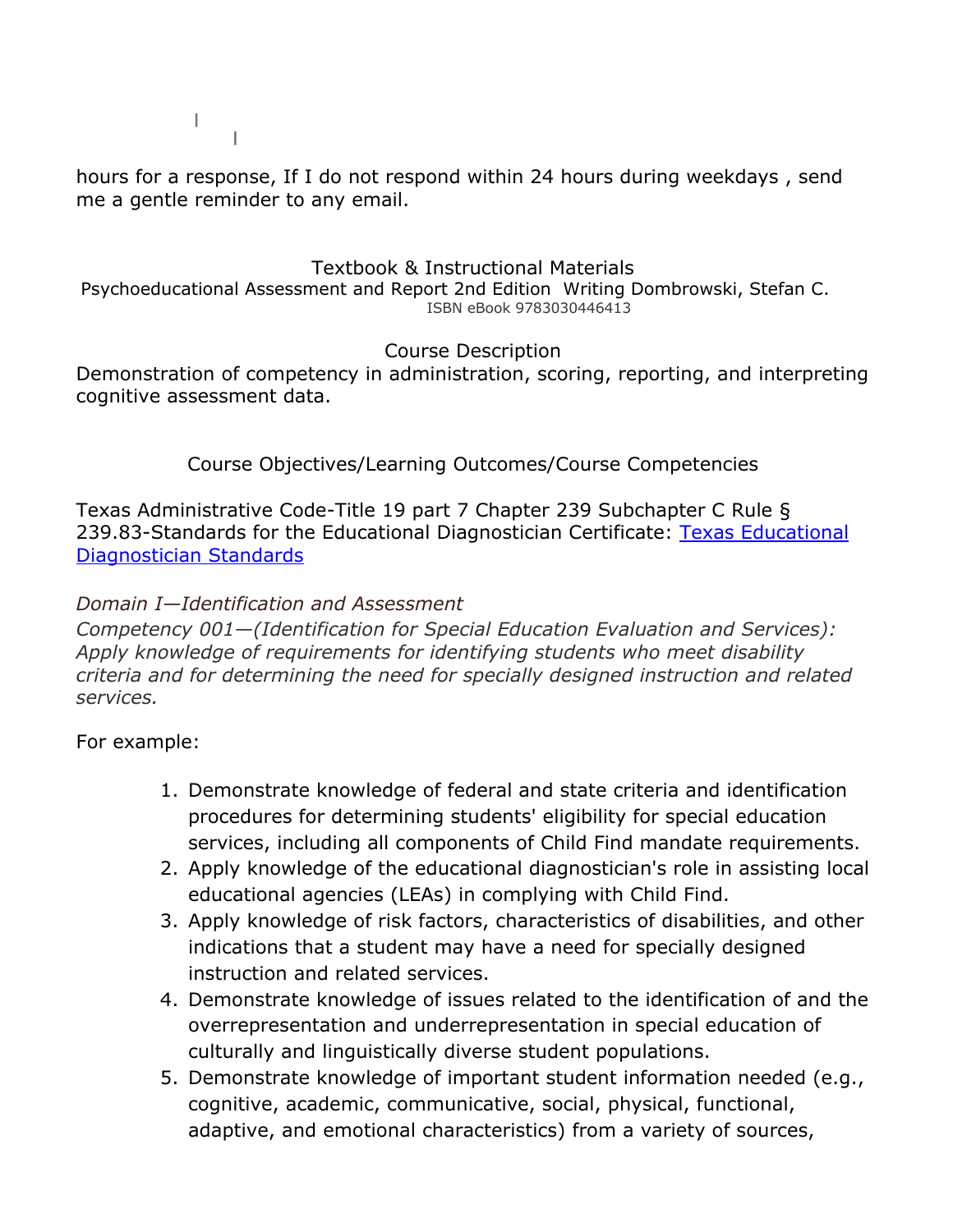L.

including information regarding students' educational, developmental, medical, and family histories.

6. Demonstrate knowledge of the relationships between assessment and evaluation, goals and objectives, and services for students with disabilities.

*Competency 002—(Evaluation, Planning, Selection, and Administration): Apply knowledge of the functions and principles of assessment, assessments used to make educational and instructional decisions about students, and procedures and considerations in selecting and administering appropriate formal and informal assessments for individual students.*

- 1. Demonstrate knowledge of terminology and statistical concepts used in assessment and evaluation (e.g., data distributions, measures of central tendency).
- 2. Demonstrate knowledge of standards for test norming, reliability, and validity; procedures used in administering and scoring assessment instruments; and sources of measurement error and potential bias.
- 3. Apply knowledge of the uses and limitations of various types of assessment instruments (e.g., norm-referenced, criterion-referenced) and observation techniques (e.g., anecdotal, frequency, temporal) to identify students with disabilities and determine the presence of an educational need.
- 4. Demonstrate the ability to choose relevant and appropriate assessments based on the technical quality of the instruments, referral concerns, data needed to make decisions, and individual student characteristics (e.g., ethnic, cultural, linguistic, age, or socioeconomic factors), and demonstrate knowledge of how to ensure fairness and equity in assessment results.
- 5. Apply knowledge of targeted individualized assessment strategies to inform instruction (e.g., authentic assessment, contextual assessment, curriculum-based assessment, progress monitoring, teacher observations, student feedback).
- 6. Apply knowledge of methods used for academic and nonacademic assessments (e.g., vocational, developmental, behavioral, assistive technology, motor skills).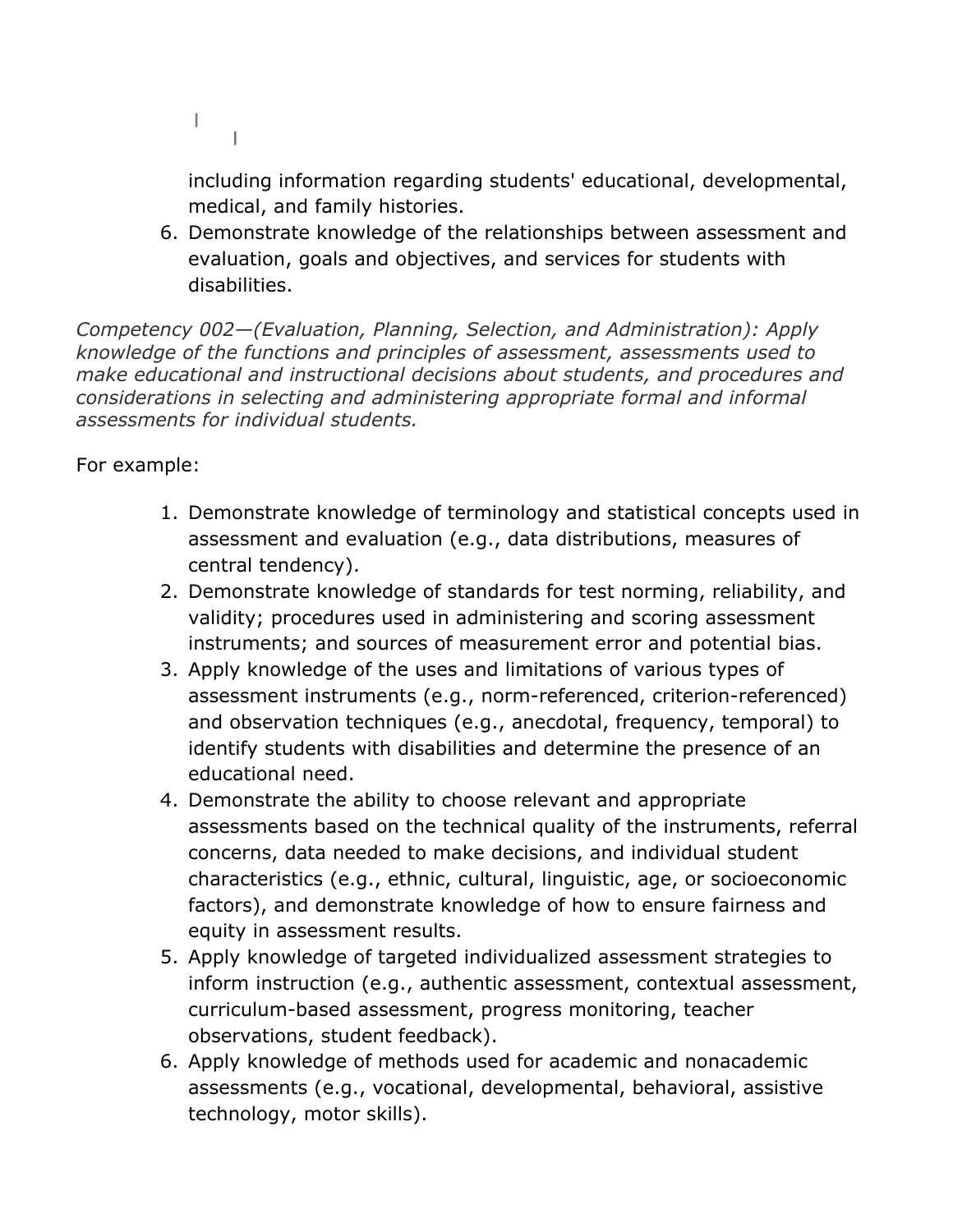- L.  $\Box$
- 7. Demonstrate understanding of procedures for student screening; prereferral, including Response to Intervention (RtI) and multi-tiered support; referral; and eligibility.
- 8. Apply knowledge of administration and scoring procedures for various standardized assessments (e.g., basal, ceilings, testing the limits) and nonstandardized assessments.
- 9. Apply knowledge of procedures and strategies for effectively collaborating with families and with other professionals in assessing and evaluating students with disabilities.

*Competency 003—(Interpretation and Reporting of Evaluation Results): Apply skills for interpreting, reporting, and communicating the results of the Full and Individual Evaluation (FIE).*

- 1. Demonstrate knowledge of the uses and limitations of various types of formal and informal assessment and evaluation data.
- 2. Demonstrate knowledge of the appropriate application and interpretation of derived scores (e.g., standard scores, percentile ranks, age and grade equivalents, stanines, T-scores, z-scores).
- 3. Apply knowledge of cultural and linguistic diversity in making appropriate evaluation and interpretation decisions.
- 4. Apply performance data (including prereferral data) and information from teachers, other professionals, student, and parents/guardians to make appropriate educational recommendations within learning environments and to determine the effectiveness of instruction, modifications, and/or accommodations.
- 5. Apply knowledge of strategies for effectively communicating to parents/guardians, classroom teachers, and other professionals about assessment purposes, assessment methods, and the implications and uses of assessment results.
- 6. Analyze the need for further student assessment, adjustment of services, and/or evaluation as appropriate, including assessments conducted by other professionals, in specific areas (e.g., language skills, social skills, physical skills, emotional skills, assistive technology needs).
- 7. Apply knowledge of components required to create Full and Individual Evaluation (FIE) reports according to federal and state guidelines.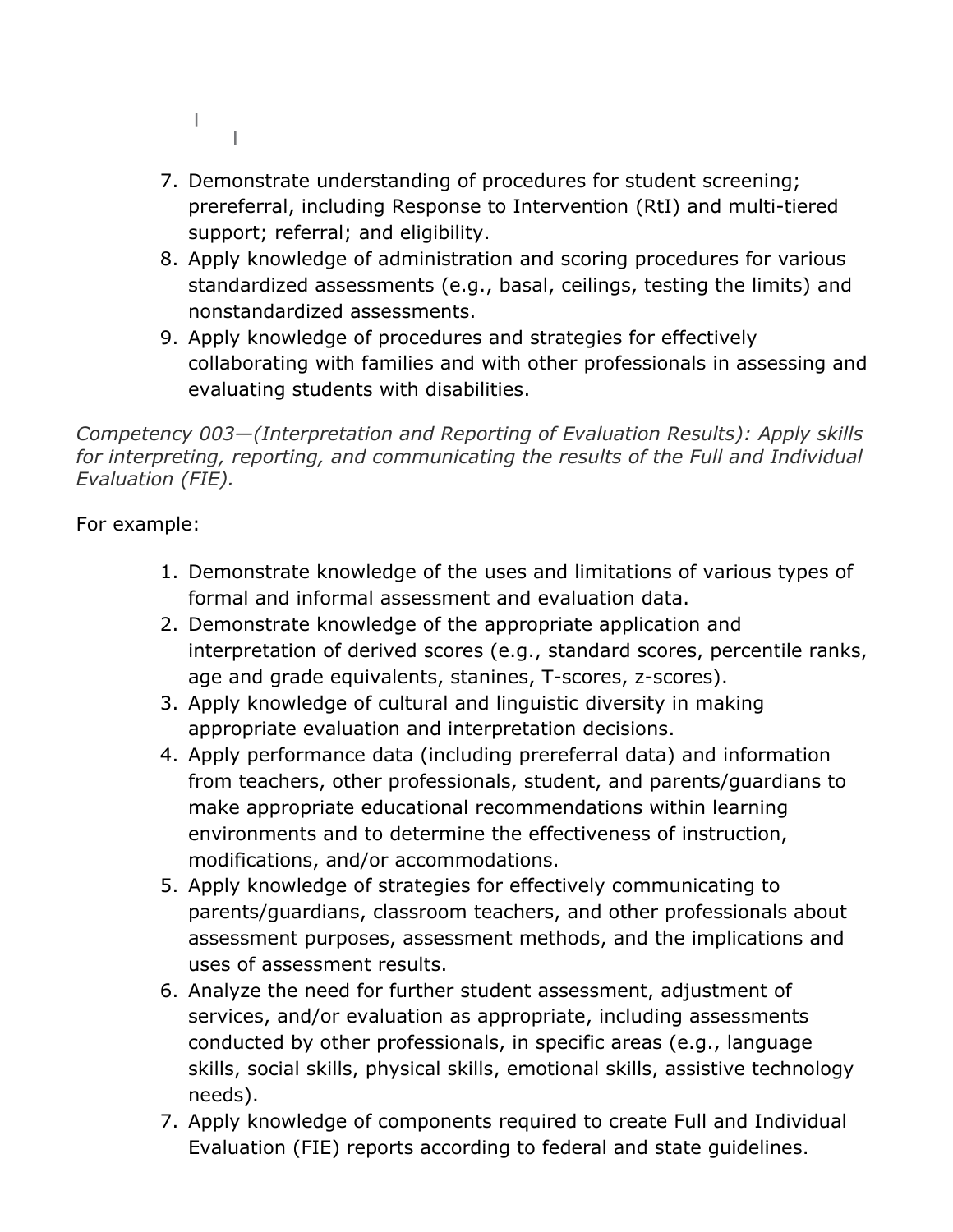## *Domain II—Curriculum, Instruction, and Intervention*

*Competency 004—(Academic Instruction and Strategies): Apply knowledge of educational implications of disabilities, appropriate curricula, and instructional strategies, including accommodations, modifications, and interventions, for students with disabilities.*

For example:

L.

 $\pm$ 

- 1. Apply knowledge of characteristics and educational implications of disabilities for students of different ages, in various environments, and from culturally and linguistically diverse populations.
- 2. Demonstrate knowledge of evidence-based instruction and curricula for the development of individual students' academic skills within the continuum of services in the least restrictive environment (LRE).
- 3. Demonstrate knowledge of targeted instructional strategies, technology, and curriculum materials to address the individual needs of students with disabilities within the continuum of services.
- 4. Apply knowledge of making individualized recommendations to assist the Admission, Review, and Dismissal (ARD) committee in developing appropriate and ambitious Individualized Education Programs (IEPs) that target students' individual academic needs and goals.
- 5. Demonstrate general knowledge of how to create, monitor the progress of, and collect data from appropriate, nonbiased, and culturally responsive interventions to assist in the ongoing appraisal of students' academic growth.
- 6. Analyze individual results of assessments, evidence-based practices, interventions, and previous recommendations to assist with making decisions about individualized instruction for students.

*Competency 005—(Functional Skill Instruction and Strategies): Understand the use of appropriate assessment, evaluation, planning, and instructional strategies for developing students' social, behavioral, communication, and adaptive skills.*

### For example:

1. Apply knowledge of functional skills (e.g., social, behavioral, communication, adaptive) that students need in order to participate in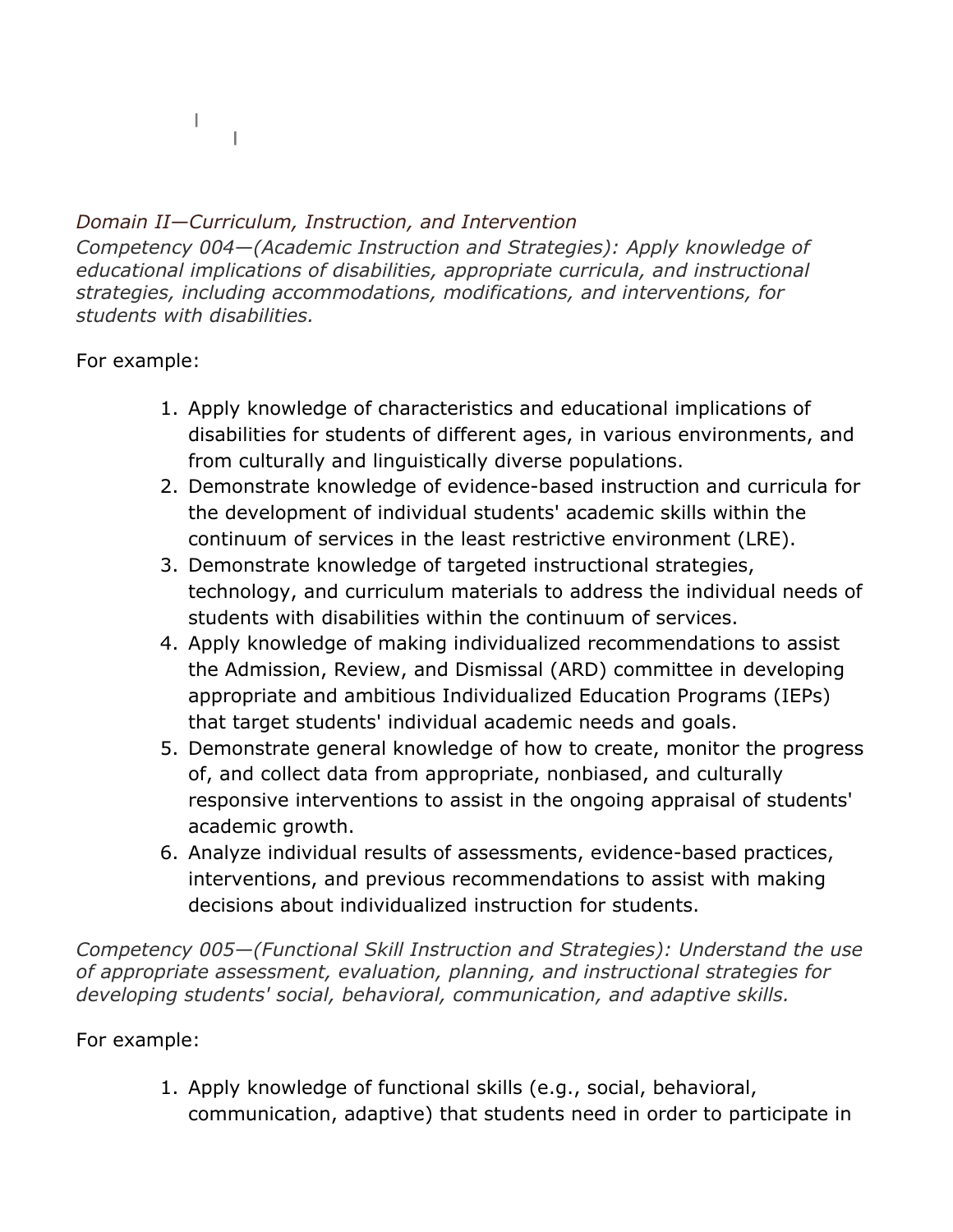$\mathbb{R}$  $\mathbb{R}$ 

and contribute effectively to their school, home, community, and work environments.

- 2. Demonstrate general knowledge of appropriate, nonbiased, and culturally responsive evidence-based interventions, curricula, and instructional strategies for the development of functional skills based on knowledge of individual students with disabilities.
- 3. Demonstrate knowledge of the effects of antecedents and consequences (e.g., environment, teacher attitudes and behaviors) on the behavior of students with disabilities.
- 4. Analyze assessment and evaluation results in collaboration with members of the multidisciplinary team (e.g., licensed specialists in school psychology [LSSPs], special education teachers, related service providers) in addressing educationally relevant behavior (e.g., vocational, functional, academic, social) for students in various settings.
- 5. Apply knowledge of requirements and procedures for functional behavioral assessments (FBAs), manifestation determination reviews, and behavioral intervention plans (BIPs) that incorporate positive behavioral supports and interventions.
- 6. Apply knowledge of functional skills instruction for transitioning across environments (e.g., preschool to elementary school, school to work) and the supports needed for transition and integration into various program placements.
- 7. Apply knowledge of key concepts in behavior intervention (e.g., least intrusive intervention within the learning environment, social skills curricula, cognitive behavioral strategies) and ways of applying these concepts in collaboration with staff across educational settings (e.g., LSSPs, special education teachers).

## *Domain III—Professional Responsibilities*

*Competency 006—(Consultation and Collaboration): Understand strategies and approaches for effective consultation and development of collaborative relationships with students, parents/guardians, school personnel, and other professionals and apply skills for scheduling and management of timelines and reporting requirements.*

## For example:

1. Demonstrate knowledge of effective culturally responsive consultation and collaboration skills (e.g., knowledge of family systems,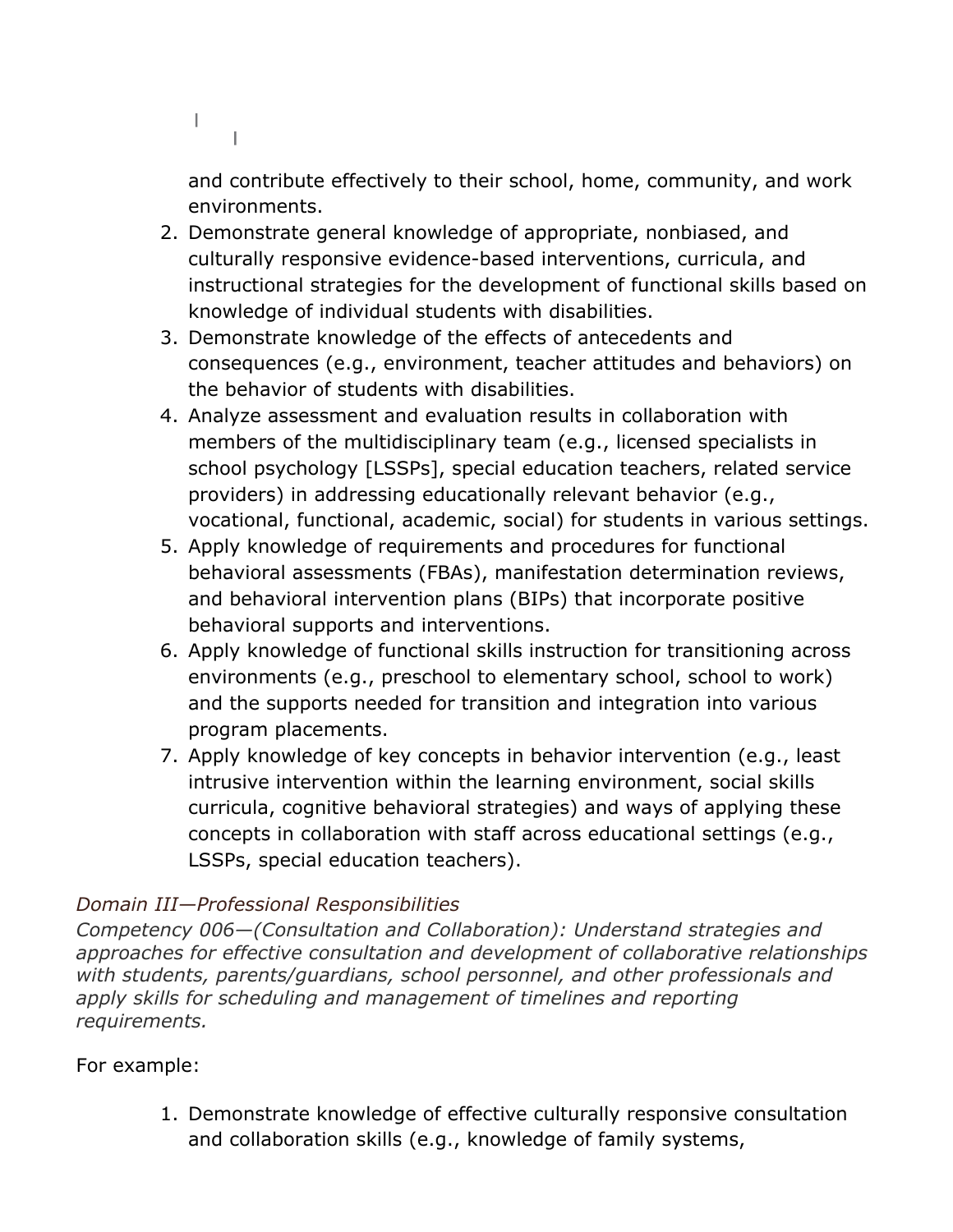```
\mathbb{R}^n\perp
```
parents/guardians supporting student development and educational progress).

- 2. Apply understanding of the special education process to assist parents/guardians and school staff in navigating through initial referral, Individualized Education Program (IEP) development, reevaluations, transition planning, and dismissal and/or graduation.
- 3. Apply knowledge of the roles of students with disabilities, parents/guardians, teachers, and other school and community personnel in collaborating on and planning Individualized Education Programs (IEPs) for students.
- 4. Apply knowledge of strategies for encouraging students' and families' active participation in the educational team, addressing families' concerns, and fostering respectful and beneficial relationships between families and education professionals.
- 5. Apply principles for maintaining accurate and detailed records of assessments, evaluations, and related proceedings (e.g., Full and Individual Evaluation [FIE], Admission, Review, and Dismissal [ARD]/Individualized Education Program [IEP] meetings, parent/guardian communications and notifications).
- 6. Apply knowledge of legal and regulatory timelines, schedules, and reporting requirements; methods for maintaining eligibility folders; and strategies for organizing, maintaining, accessing, and storing records.

*Competency 007—(Legal and Ethical Practice): Apply knowledge of professional practices, roles, and responsibilities and the legal and ethical foundations of evaluation related to special education.*

- 1. Demonstrate knowledge of models and theories that provide the basis for special education evaluations and recognize the purpose of evaluation procedures and their relationship to educational programming.
- 2. Apply knowledge of state and federal laws, rules, and regulations related to the roles and activities of the educational diagnostician, including the assessment and evaluation of individuals with educational needs and compliance with local, state, and federal monitoring and evaluation requirements.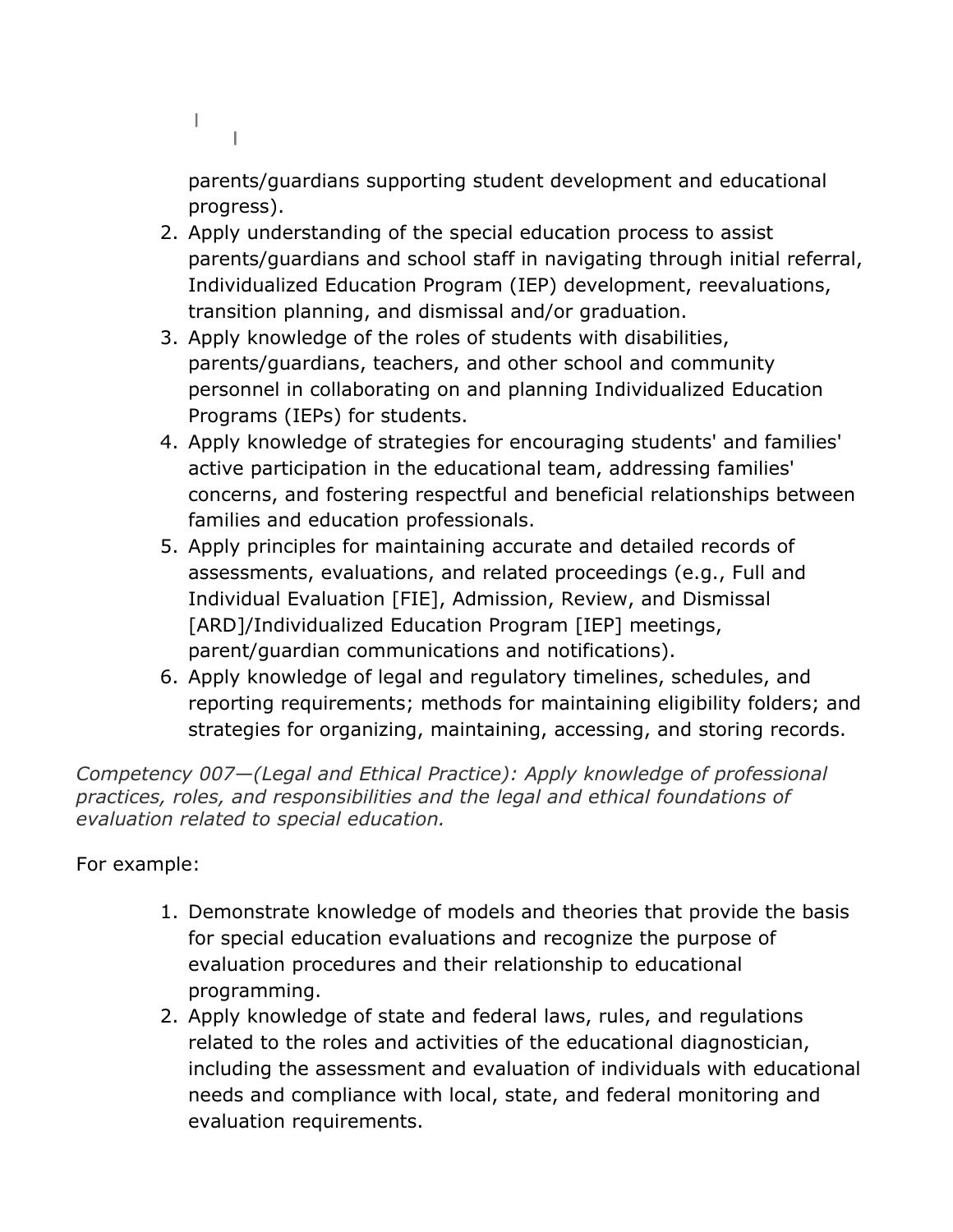- $\mathbb{R}^n$  $\perp$
- 3. Apply knowledge of issues, assurances, and due process rights related to evaluation, eligibility, and placement within a continuum of services (e.g., least restrictive environment) and of effective communication with parents/guardians on these issues.
- 4. Demonstrate knowledge of Admission, Review, and Dismissal (ARD)/Individualized Education Program (IEP) processes, rules, and procedures as determined by state and federal regulations.
- 5. Demonstrate knowledge of the rights and responsibilities of parents/guardians, schools, students, teachers, and other professionals in relation to students' individual learning needs.
- 6. Apply knowledge of professional ethical practices (e.g., in relation to confidentiality, informed consent, placement, and state accountability measures).
- 7. Demonstrate knowledge of qualifications necessary to administer and interpret various assessment instruments and procedures for consistent use of these instruments across instructional settings.
- 8. Demonstrate knowledge of organizations and publications relevant to the field of educational diagnosis and recognize the importance of engaging in activities that foster professional competence and benefit individuals with exceptional learning needs, their families, and/or colleagues.

## *Domain IV—Analysis and Response*

*Competency 008—(Analysis and Response): In a written response, analyze qualitative and quantitative data to identify a given student's strengths and needs, provide a thorough evaluation, and determine evidence- and research-based recommendations for meeting the student's educational needs.*

## For example:

1. Analyze and interpret assessment information on a given student, including qualitative and quantitative assessment data (e.g., anecdotal notes, student work samples, parent/guardian checklists) from a variety of formal and informal assessments (e.g., cognitive, academic, communicative, social, physical, functional, adaptive, emotional) to identify the student's strengths and needs, including the presence or absence of a disability according to state and federal eligibility criteria.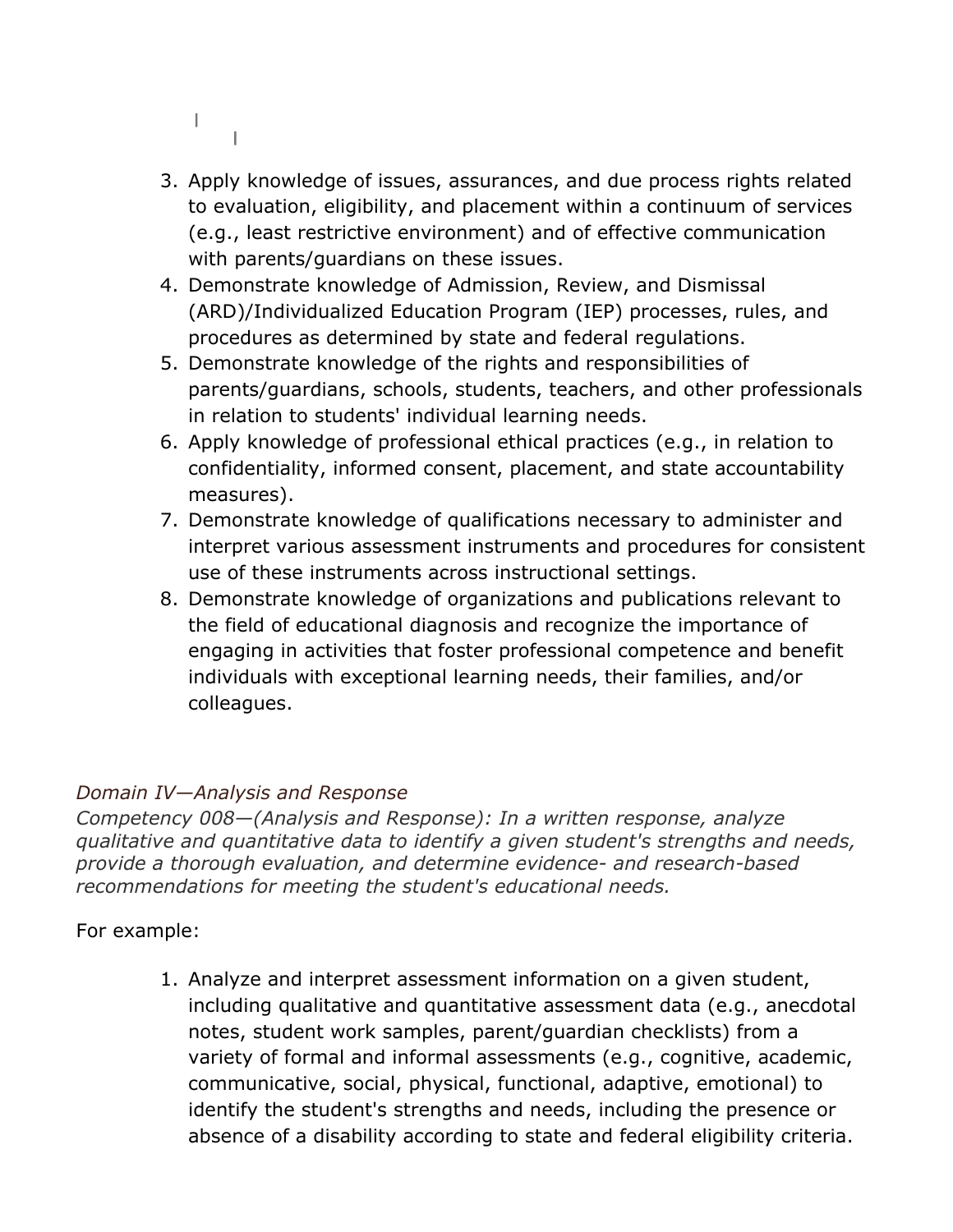- $\mathbb{F}_{\geq 1}$
- 2. Synthesize data and information on the individual student to generate one recommendation for evidence-based instruction and/or intervention.
- 3. Describe how a teacher would implement and monitor the progress of the recommendation.

See Appendix A for a complete list of standards/competencies (if applicable)

Advanced Specialty Set: Special Education Diagnostician Specialist

| Advanced Preparation Standard 1: Assessment |                                                                           |  |
|---------------------------------------------|---------------------------------------------------------------------------|--|
| Knowledge                                   |                                                                           |  |
| SEDS.1.K1                                   | Standards of reliability and validity related to individual test measures |  |
| SEDS.1.K2                                   | Procedures used in standardizing assessment instruments                   |  |
| SEDS.1.K3                                   | Standard error of measurement related to individual test measures         |  |
| SEDS.1.K4                                   | Use and limitations of portfolios in assessment                           |  |
| SEDS.1.K5                                   | Sources of test error                                                     |  |
| SEDS.1.K6                                   | Uses and limitations of assessment information                            |  |
| SEDS.1.K7                                   | Achievement assessment measures                                           |  |
| SEDS.1.K8                                   | Cognitive assessment measures                                             |  |
| SEDS.1.K9                                   | Language assessment measures                                              |  |
| <b>SEDS.1.K10</b>                           | Motor skills assessment measures                                          |  |
| <b>SEDS.1.K11</b>                           | Social, emotional, and behavior assessment measures                       |  |
| <b>SEDS.1.K12</b>                           | Vocational and career assessment measures                                 |  |
| <b>Skills</b>                               |                                                                           |  |
| SEDS.1.S1                                   | Select and use formal and informal observation measures                   |  |
| <b>SEDS.1.S2</b>                            | Select and use formal and informal functional assessment measures         |  |
| <b>SEDS.1.S3</b>                            | Assess basic academic skills formally and informally                      |  |
| <b>SEDS.1.S4</b>                            | Select, administer, and score assessment instruments accurately           |  |
| <b>SEDS.1.S5</b>                            | Analyze error patterns                                                    |  |
| <b>SEDS.1.S6</b>                            | Prepare comprehensive assessment reports                                  |  |
| <b>SEDS.1.S7</b>                            | Employ assistive technology in the assessment process                     |  |
| <b>SEDS.1.S8</b>                            | Select accommodations and modifications based on assessment results       |  |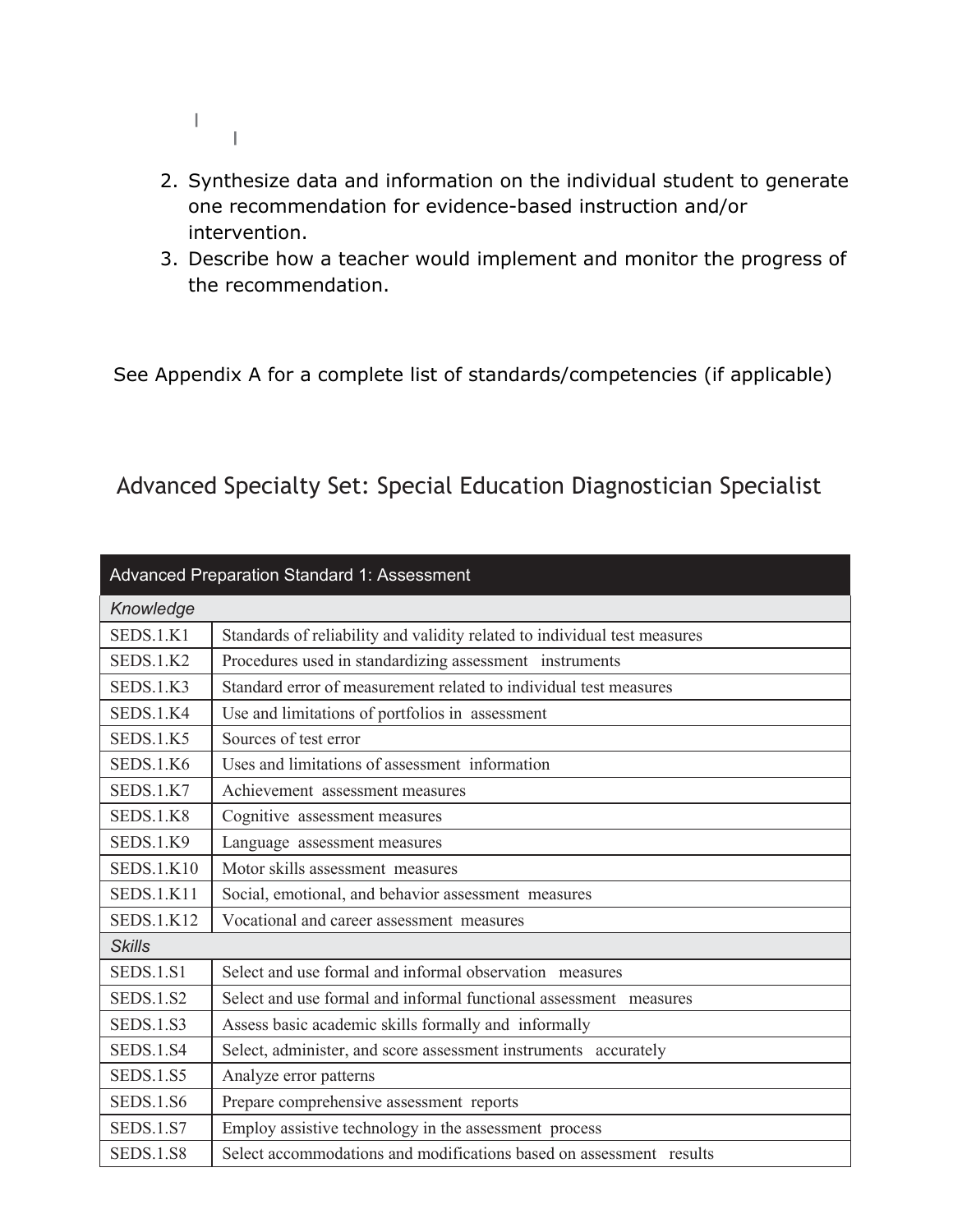$\frac{1}{\sqrt{2}}$ 

| SEDS.1.S9   Facilitate progress monitoring                                       |  |
|----------------------------------------------------------------------------------|--|
| SEDS.1.810   Use progress monitoring data to develop and revise individual goals |  |

# Advanced Preparation Standard 2: Curricular Content Knowledge

None specified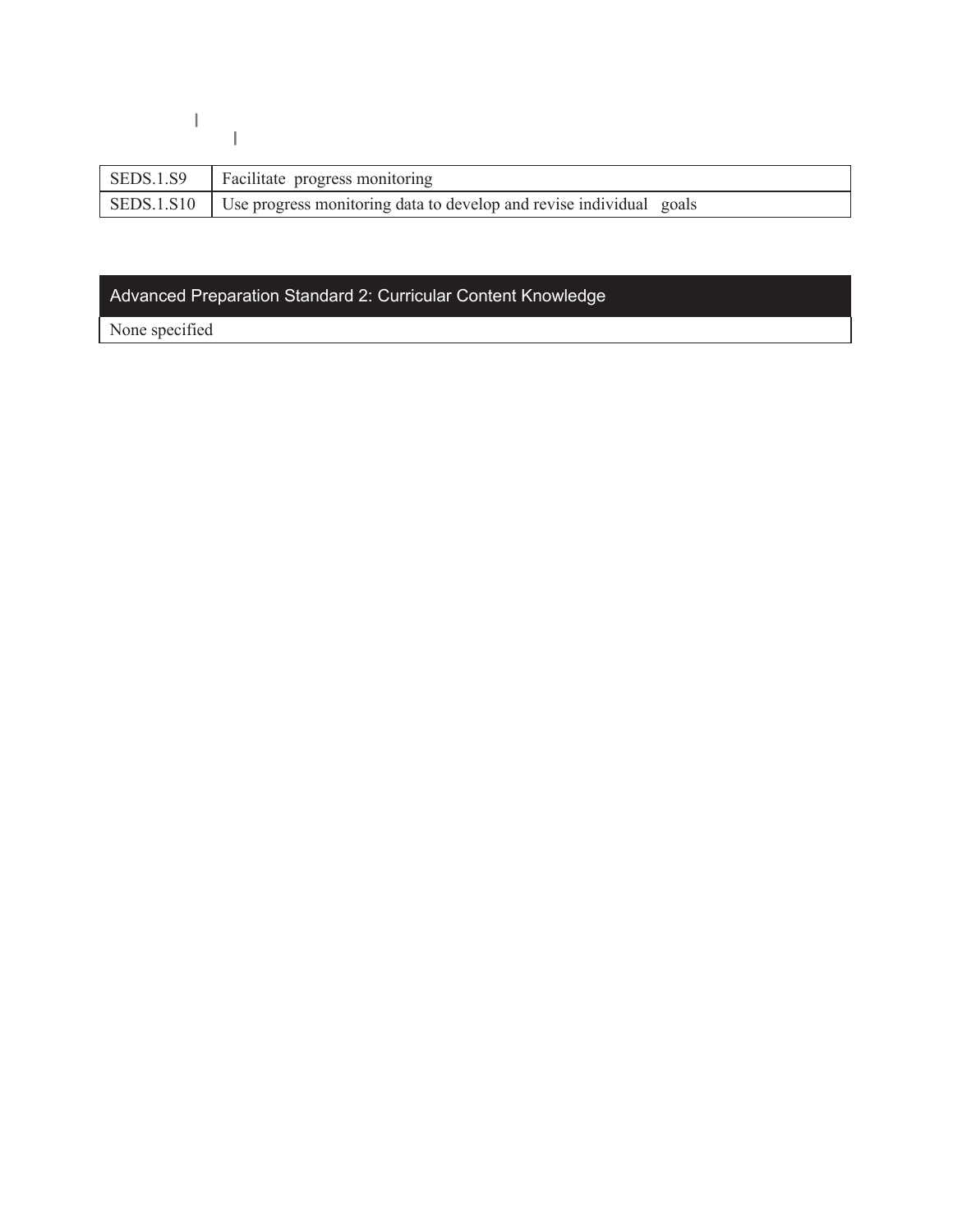

#### Advanced Preparation Standard 4: Research and Inquiry

 $\mathbb{I}$ 

I.

| Knowledge     |                                                                                 |  |
|---------------|---------------------------------------------------------------------------------|--|
| SEDS.4.K1     | Best practices in research-based assessment                                     |  |
| SEDS.4.K2     | Resources and methods that address student learning, rates, and learning styles |  |
| <b>Skills</b> |                                                                                 |  |
| SEDS.4.S1     | Evaluate assessment techniques based on learning theories                       |  |

#### Advanced Preparation Standard 5: Leadership and Policy

| Knowledge        |                                                                                                                            |
|------------------|----------------------------------------------------------------------------------------------------------------------------|
| SEDS.5. K1       | Laws and policies related to assessing individuals with exceptional learning<br>needs                                      |
| SEDS.5.K2        | Emerging issues and trends that influence assessment                                                                       |
| SEDS.5.K3        | Implication of multiple factors that influence the assessment process                                                      |
| SEDS.5.K4        | Models, theories, and philosophies that form the basis of assessment                                                       |
| SEDS.5.K5        | Issues in general and special education that affect placement decisions for individuals<br>with exceptional learning needs |
| SEDS.5.K6        | Policy and research implications that promote recommended practices in<br>assessment                                       |
| <b>Skills</b>    |                                                                                                                            |
| <b>SEDS.5.S1</b> | Design and evaluate procedures for effective participation in school, system, and<br>statewide assessments                 |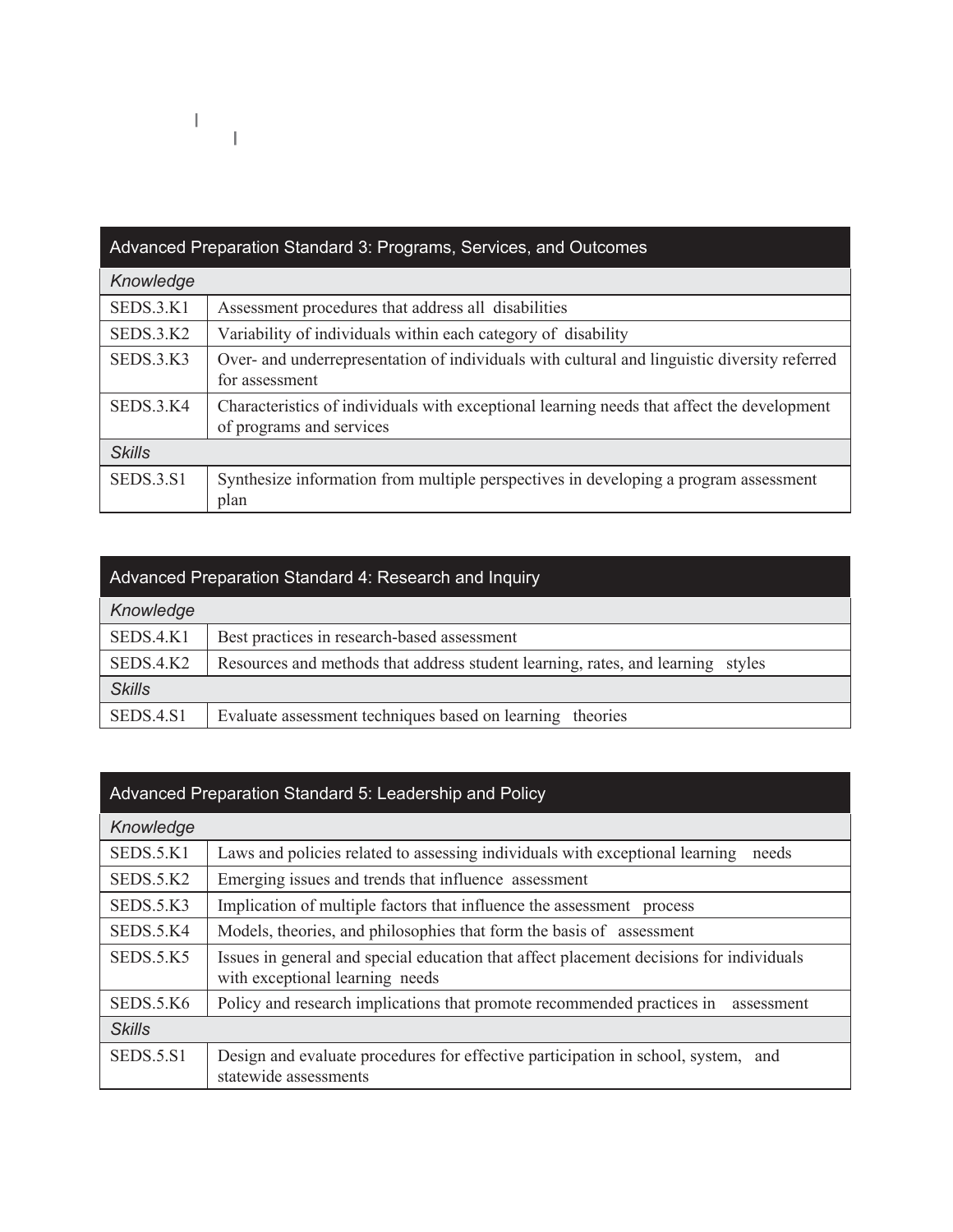### Advanced Preparation Standard 6: Professional and Ethical Practice

| Knowledge        |                                                                                    |
|------------------|------------------------------------------------------------------------------------|
| SEDS.6.K1        | Qualifications to administer and interpret test results                            |
| SEDS.6.K2        | Organizations and publications relevant to the field of educational diagnosticians |
| SEDS.6.K3        | Ethical considerations relative to assessment                                      |
| <b>Skills</b>    |                                                                                    |
| <b>SEDS.6.S1</b> | Respect individual privacy and confidentiality                                     |
| <b>SEDS.6.S2</b> | Participate in professional development activities                                 |
| <b>SEDS.6.S3</b> | Cite all sources of reported information                                           |
| SEDS.6.S4        | Inform individuals of the purpose of evaluation, rationale, and timelines for      |
| <b>SEDS.6.S5</b> | Provide assessment results in a clear, cohesive, and timely<br>manner              |
| <b>SEDS.6.S6</b> | Update skills necessary to provide effective assessment                            |

| <b>Advanced Preparation Standard 7: Collaboration</b> |                                                                                           |  |
|-------------------------------------------------------|-------------------------------------------------------------------------------------------|--|
| Knowledge                                             |                                                                                           |  |
| SEDS.7.K1                                             | Roles of various agencies within the community                                            |  |
| <b>Skills</b>                                         |                                                                                           |  |
| SEDS.7.S1                                             | Communicate with team members to determine assessment needs                               |  |
| SEDS.7.S2                                             | Communicate with team members to review assessment results                                |  |
| SEDS.7.S3                                             | Assist with prereferral interventions and strategies                                      |  |
| SEDS.7.S4                                             | Assist teachers in interpreting data, including large-scale and individual<br>assessments |  |
| <b>SEDS.7.S5</b>                                      | Use interagency collaboration in planning intervention                                    |  |

Student Handbook

Refer to: Student Handbook-2019-20

Academic Misconduct Policy & Procedures

Academic Dishonesty: Cheating, collusion, and plagiarism (the act of using source material of other persons, either published or unpublished, without following the accepted techniques of crediting, or the submission for credit of work not the individual's to whom credit is given). Additional guidelines on procedures in these matters may be found in the Office of Student Conduct. Office of Student Conduct

Grading/Assessment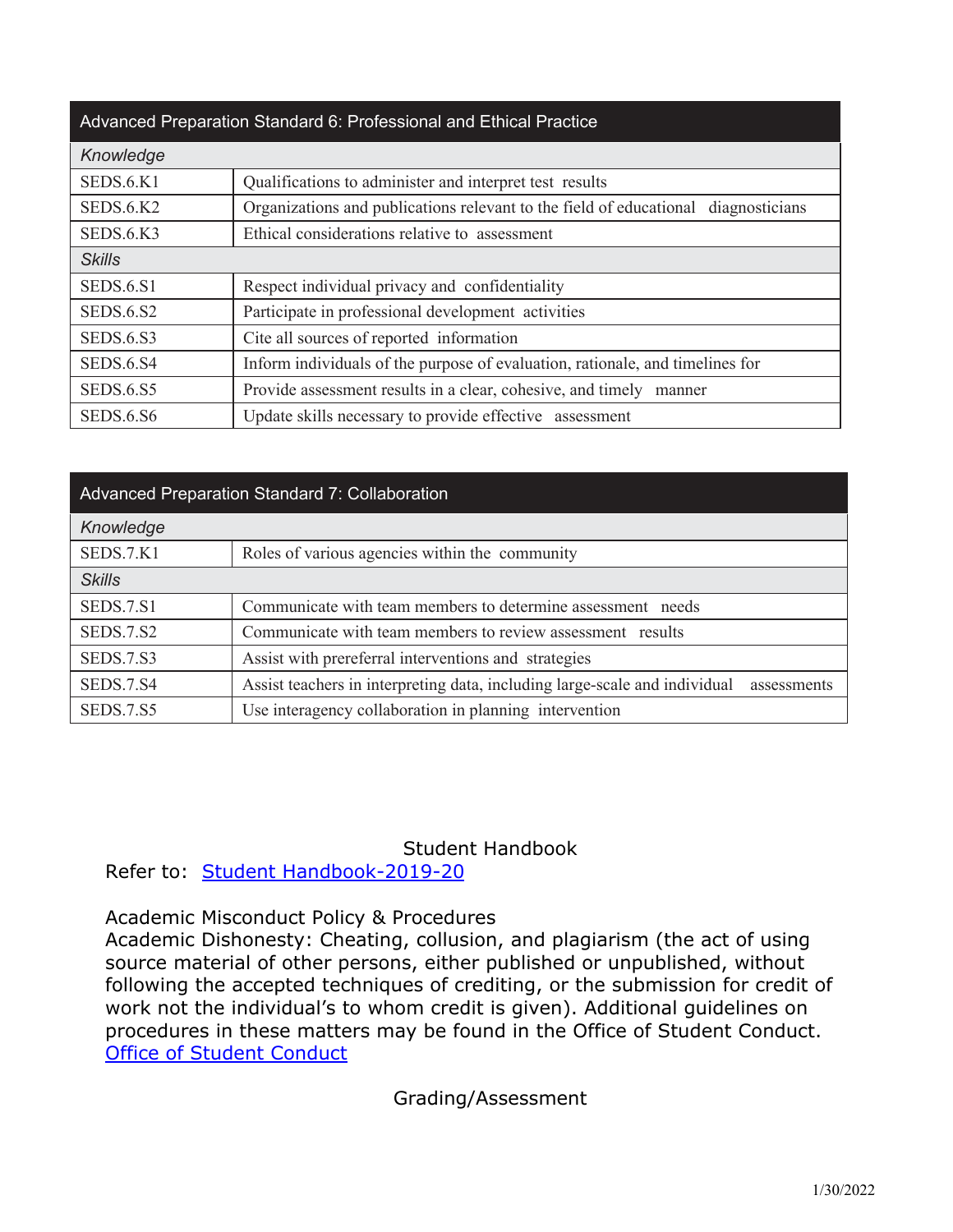Table 1: Assignments

| Assignments                            | Points |
|----------------------------------------|--------|
| Admin., Score, Interpret (total 6)     | 120    |
| tests), brief reports one recorded and |        |
| critiqued                              |        |
| Lecture Notes-Participation Zoom       | 100    |
| Midterm Exam Book                      | 100    |
| WIAT 4 Quiz, KTEA Quiz                 | 100    |
| WJ-IV Ach Quiz                         | 100    |
| Final Exam                             | 100    |
| Constructed Response (PBA)             | 200    |
| <b>Dyslexia Project</b>                | 100    |

Table 2: Total points for final grade.

| Grade | Points      |
|-------|-------------|
| A     | 900-1000    |
| B     | 800-899     |
|       | 700-799     |
|       | 600-699     |
|       | 599 or less |

Exams

Exams (5 Total) will generally be 25-40 questions (T/F, MC, and Constructed Response). You will usually be given a 3-5 day window and a 3 hour time limit. Details will be provided for each exam over what content it will cover.

### Projects/Assignments Required

1. A Performance-Based Assessment based on the Constructed Response Question for the new Diag Exam and your ability to administer an individualized norm referenced test will be worth 200 points.Specifically:

Analyze the information provided in the exhibits and, citing specific evidence from the exhibits, write a response of approximately 400–600 words in which you:

• identify one area of academic strength and one area of academic need for the student based on a review of the formal and informal diagnostic assessment data provided;

• describe a specific evidence-based instructional strategy or intervention that would effectively address the student's identified need and build on the student's identified strength; and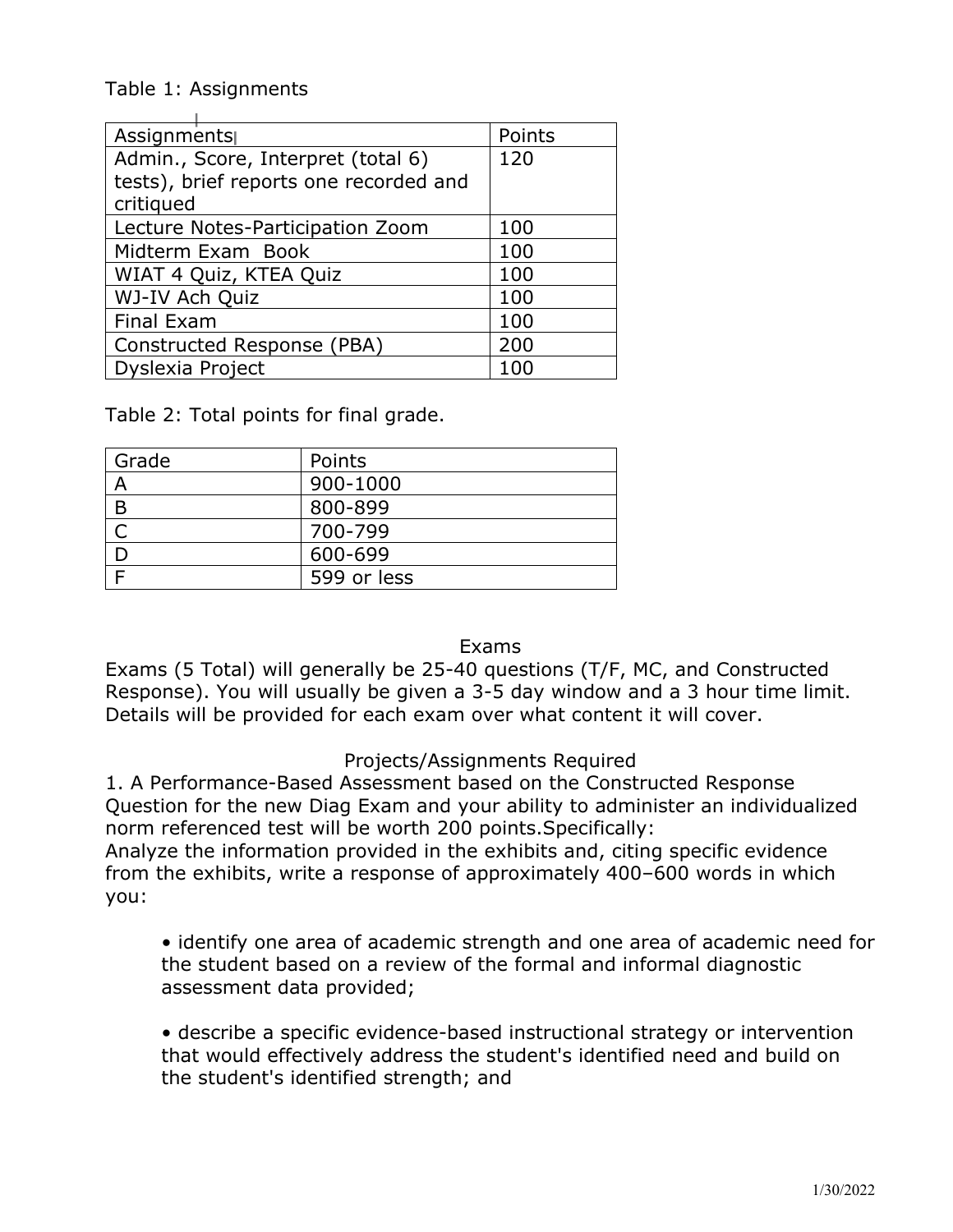• describe how a teacher could best implement and monitor the progress of the instructional strategy or intervention.

In addition, you will submit a video and self-critique of you administering and individual norm referenced test.

More details concerning this assignment will be posted on D2L

2. 6 Assessments will be submitted

Assessments that will be covered:

(2)Woodcock Johnson Ach Battery-4th edition (WJIV) (Standard and Extended) (2)CTOPP 2 (2) GORT 5

3. Dyslexia Project: this assignment will address the identification of dyslexia. Case study analysis and intense study of Dyslexia handbook will be required.

Important Dates Last day for term schedule changes: Jan 10-13 Deadline to file for graduation: Feb 14 Last Day to drop with a grade of "W:" March 21 Refer to: Drops, Withdrawals & Void

Desire-to-Learn (D2L)

Extensive use of the MSU D2L program is a part of this course. Each student is expected to be familiar with this program as it provides a primary source of communication regarding assignments, examination materials, and general course information. You can log into  $D2L$  through the MSU Homepage. If you experience difficulties, please contact the technicians listed for the program or contact your instructor. In addition, you must be able to access ZOOM (Free) in order to participate in the courses.

### Attendance

We will have 5 Zoom Lectures this semester. These will scheduled after surveying the class. You will be expected to a) attend the Zoom meetings when scheduled or b) watch recording and submit 2 pages of lecture notes within one week of the lecture when it's posted.

Online Computer Requirements

Taking an online class requires you to have access to a computer (with Internet access) to complete and upload your assignments. It is your responsibility to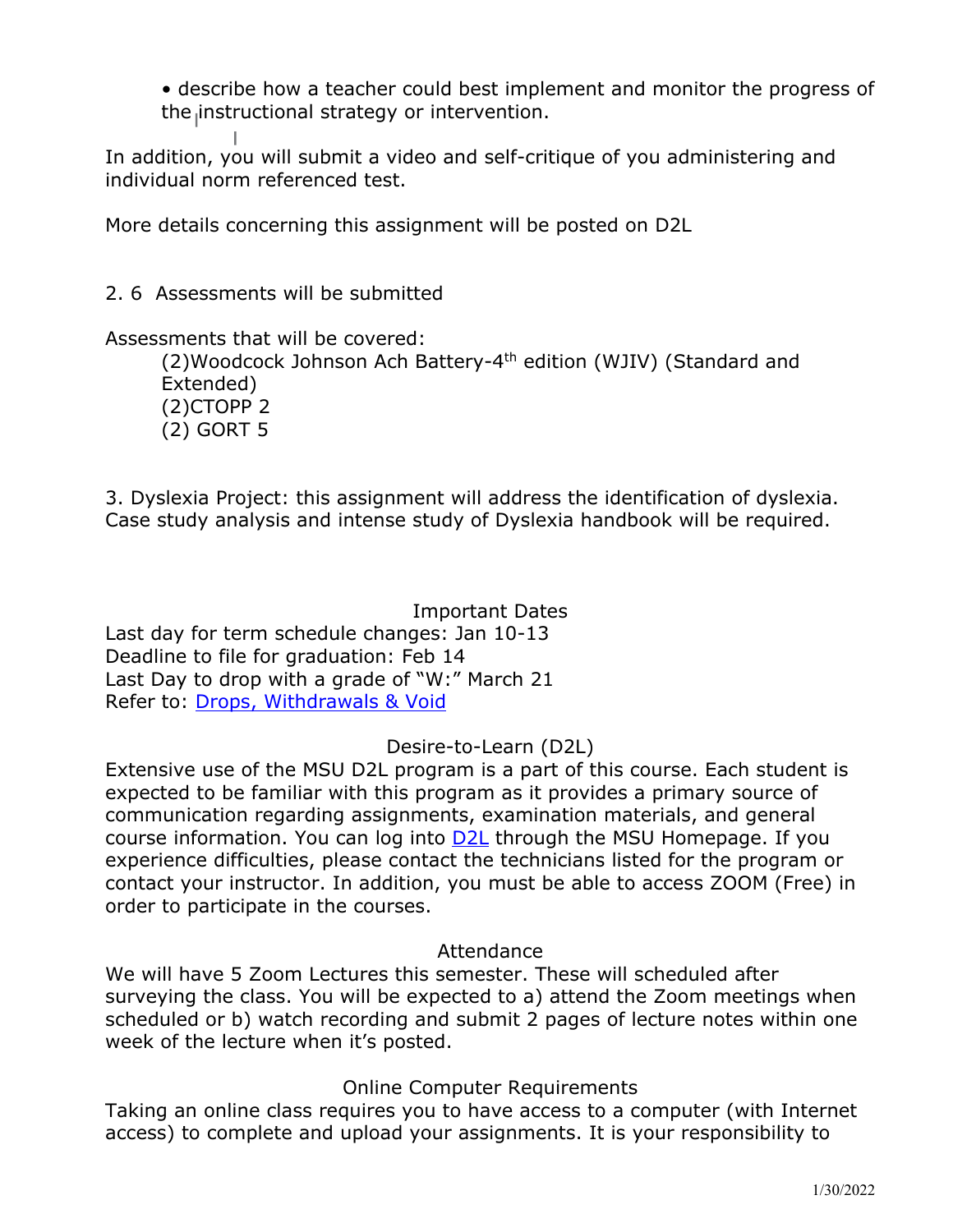have (or have access to) a working computer in this class. *Assignments and tests are due by the due date, and personal computer technical difficulties will not be considered reason for the instructor to allow students extra time to submit assignments, tests, or discussion postings.*  Computers are available on campus in various areas of the buildings as well as the Academic Success Center. **Your computer being down is not an excuse for missing a deadline!!** There are many places to access your class! Our online classes can be accessed from any computer in the world which is connected to the internet. Contact your instructor immediately upon having computer trouble If you have technical difficulties in the course, there is also a student helpdesk available to you. The college cannot work directly on student computers due to both liability and resource limitations however they are able to help you get connected to our online services. For help, log into D2L**.**

### Instructor Class Policies

Click here to enter text.

### Change of Schedule

A student dropping a course (but not withdrawing from the University) within the first 12 class days of a regular semester or the first four class days of a summer semester is eligible for a100% refund of applicable tuition and fees. Dates are published in the Schedule of Classes each semester.

### Refund and Repayment Policy

A student who withdraws or is administratively withdrawn from Midwestern State University (MSU) may be eligible to receive a refund for all or a portion of the tuition, fees and room/board charges that were paid to MSU for the semester. HOWEVER, if the student received financial aid (federal/state/institutional grants, loans and/or scholarships), all or a portion of the refund may be returned to the financial aid programs. As described below, two formulas (federal and state) exists in determining the amount of the refund. (Examples of each refund calculation will be made available upon request).

### Services for Students with Disabilities

In accordance with Section 504 of the Federal Rehabilitation Act of 1973 and the Americans with Disabilities Act of 1990, Midwestern State University endeavors to make reasonable accommodations to ensure equal opportunity for qualified persons with disabilities to participate in all educational, social, and recreational programs and activities. After notification of acceptance, students requiring accommodations should make application for such assistance through Disability Support Services, located in the Clark Student Center, Room 168, (940) 397- 4140. Current documentation of a disability will be required in order to provide appropriate services, and each request will be individually reviewed. For more details, please go to **Disability Support Services**.

### College Policies

Campus Carry Rules/Policies Refer to: Campus Carry Rules and Policies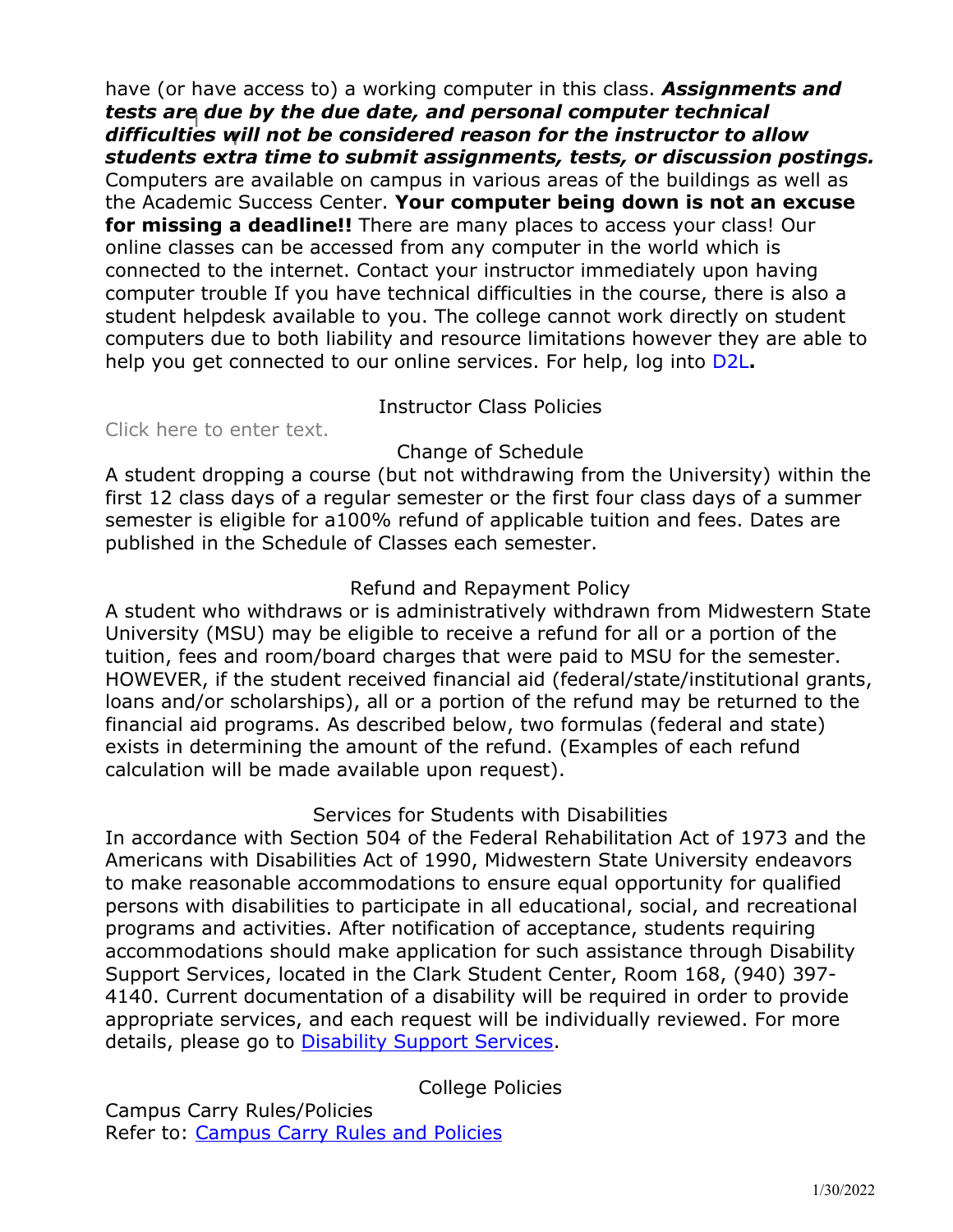Smoking/Tobacco Policy

College policy strictly prohibits the use of tobacco products in any building owned or operated by WATC. Adult students may smoke only in the outside designatedsmoking areas at each location.

### Alcohol and Drug Policy

To comply with the Drug Free Schools and Communities Act of 1989 and subsequent amendments, students and employees of Midwestern State are informed that strictly enforced policies are in place which prohibits the unlawful possession, use or distribution of any illicit drugs, including alcohol, on university property or as part of any university-sponsored activity. Students and employees are also subject to all applicable legal sanctions under local, state and federal law for any offenses involving illicit drugs on University property or at Universitysponsored activities.

Grade Appeal Process

Update as needed. Students who wish to appeal a grade should consult the Midwestern State University MSU Catalog

Notice

Changes in the course syllabus, procedure, assignments, and schedule may be made at the discretion of the instructor.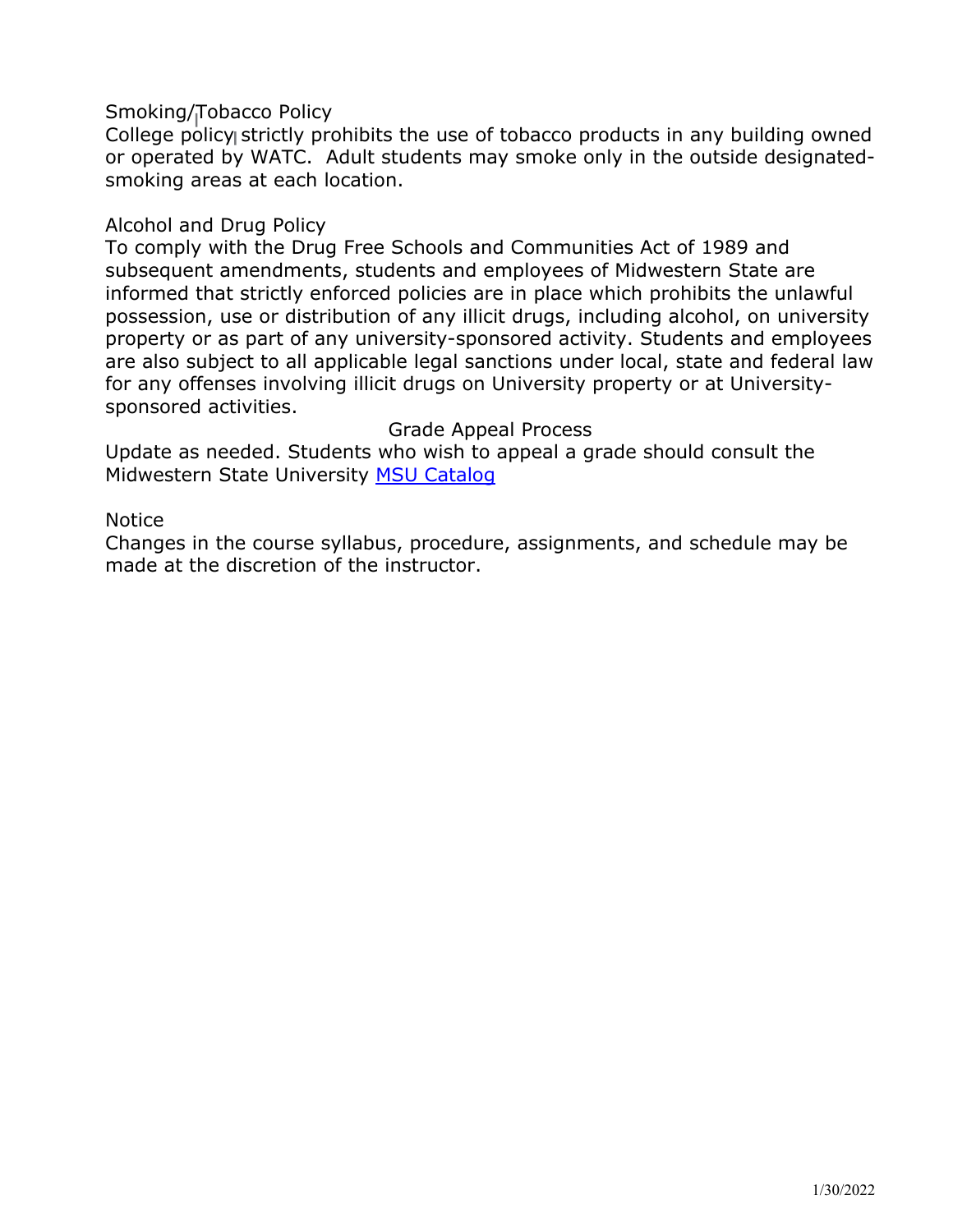| Week or Module | Activities/Assignments/Exams            | Due Date             |
|----------------|-----------------------------------------|----------------------|
| Week 1         | Class Activities 1-5                    |                      |
| Jan 10         | Zoom Tuesday (1/11) 5-7 CST; 4-         |                      |
|                | 6 Utah Time                             |                      |
| Week 2         | Test, Read/study text and manuals       |                      |
| Jan 17         |                                         |                      |
| Week 3         | Test, Read/study text and manuals       |                      |
| Jan 24         |                                         |                      |
| Week 4         | WJ Exam                                 |                      |
| Jan 31         | Zoom Tuesday (2/1) 5-7 CST; 4-6<br>Utah |                      |
| Week 5         | Test, Read/study text and manuals       | WJ Exam due 2/10     |
| Feb 7          |                                         |                      |
| Week 6         | Test, Read/study text and manuals       |                      |
| Feb 14         |                                         |                      |
| Week 7         | Test, Read/study text and manuals       |                      |
| Feb 21         |                                         |                      |
| Week 8         | Zoom Tuesday (3/1) 5-7 CST; 4-6         |                      |
| Feb 28         |                                         |                      |
| Week 9         | <b>KTEA/WIAT Exam</b>                   |                      |
| March 7        |                                         |                      |
| Week 10        | Test, Read/study text and manuals       | <b>KTEA/WIAT Due</b> |
| March 14       |                                         | 3/14 Midnight        |
| Week 11        | Zoom Tuesday (3/22) 5-7 CST; 4-         |                      |
| March 21       | 6                                       |                      |
|                | Midterm                                 |                      |
| Week 12        | Test, Read/study text and manuals       |                      |
| March 28       |                                         |                      |
| Week 13        | Test, Read/study text and manuals       |                      |
| April 4        |                                         |                      |
| Week 14        | Zoom Tuesday (4/12) 5-7 CST; 4-         |                      |
| April 11       | 6                                       |                      |
| Week 15        | Test, Read/study text and manuals       | Dyslexia Project due |
| April 18       |                                         | 4/20                 |
| Week 16        | <b>Constructed Response (PBA)</b>       | Due 4/23             |
| April 25       | 6 Assessments Due                       |                      |
| Week 17        | <b>Final Exam</b>                       |                      |
| May 2          |                                         |                      |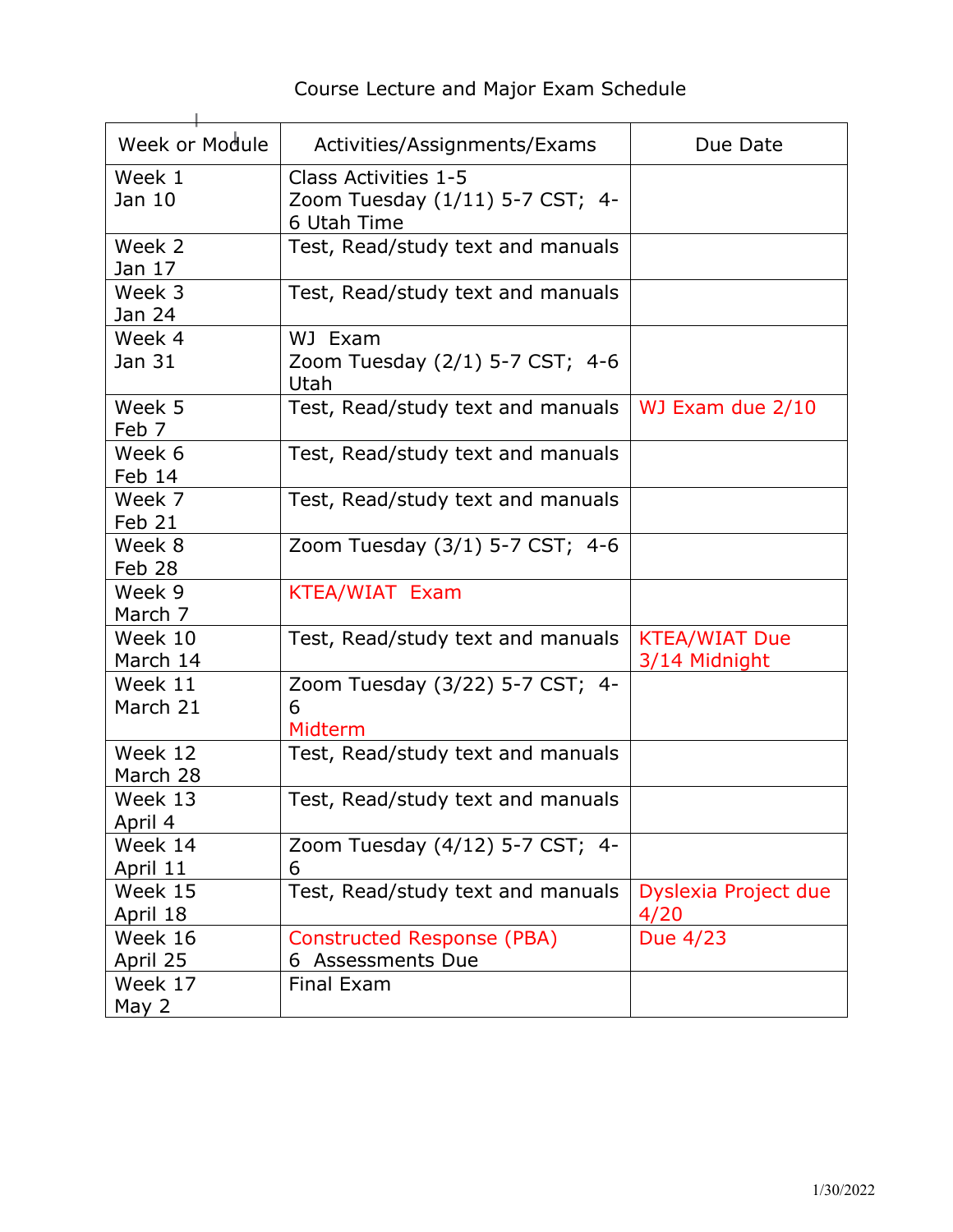$\mathbb{R}$  $\pm$ 

References/Scientifically-Based Research/Additional Readings:

- Alt, M., Gray, S., Hogan, T. P., Schlesinger, N., & Cowan, N. (2019). Spoken word learning differences among children with dyslexia, concomitant dyslexia and developmental language disorder, and typical development. *Language, speech, and hearing services in schools*, *50*(4), 540-561.
- Adeyemi, T. O. (2011). The effective use of standard scores for research in educational management. *Research Journal of Mathematics and Statistics*, *3*(3), 91-96.
- Archibald, L. M., & Harder Griebeling, K. (2016). Rethinking the connection between working memory and language impairment. *International Journal of Language & Communication Disorders*, *51*(3), 252-264.
- Barnes, M.A.,Clemens, N.H., Fall, A.M., Roberts, G., Klein, A., Starkey, P., MCCandliss, B., Zucker, T., & Flynn, K. (2020). Cognitive predictors of difficulties in math and reading in pre-kindergarten children at high risk for learning disabilities, *Journal of Educational Psychology, 112 (4)*.
- Breaux, K,C. (2010). Wechsler Individual Achievement Test–Third Edition: Technical Manual. NCS Pearson. Inc., Bloomington.
- Chow, J. C., Walters, S., & Hollo, A. (2020). Supporting Students With Co-Occurring Language and Behavioral Deficits in the Classroom. *TEACHING Exceptional Children*, *52*(4), 222-230.

Code of Federal Regulations

- Cross, A. M., Joanisse, M. F., & Archibald, L. M. (2019). Mathematical abilities in children with developmental language disorder. *Language, Speech, and Hearing Services in Schools*, *50*(1), 150-163.
- Decker, Hale, & Flanagan, D. (2013). Professional practice issues in the assessment of cognitive functioning for educational applications. *Psychology in the Schools. 50.* 10.1002/pits.21675.
- Doggett, R. A., Edwards, R. P., Moore, J. W., Tingstrom, D. H., & Wilczynski, S. M. (2001). An approach to functional assessment in general education classroom settings. *School Psychology Review*, *30*(3), 313-328.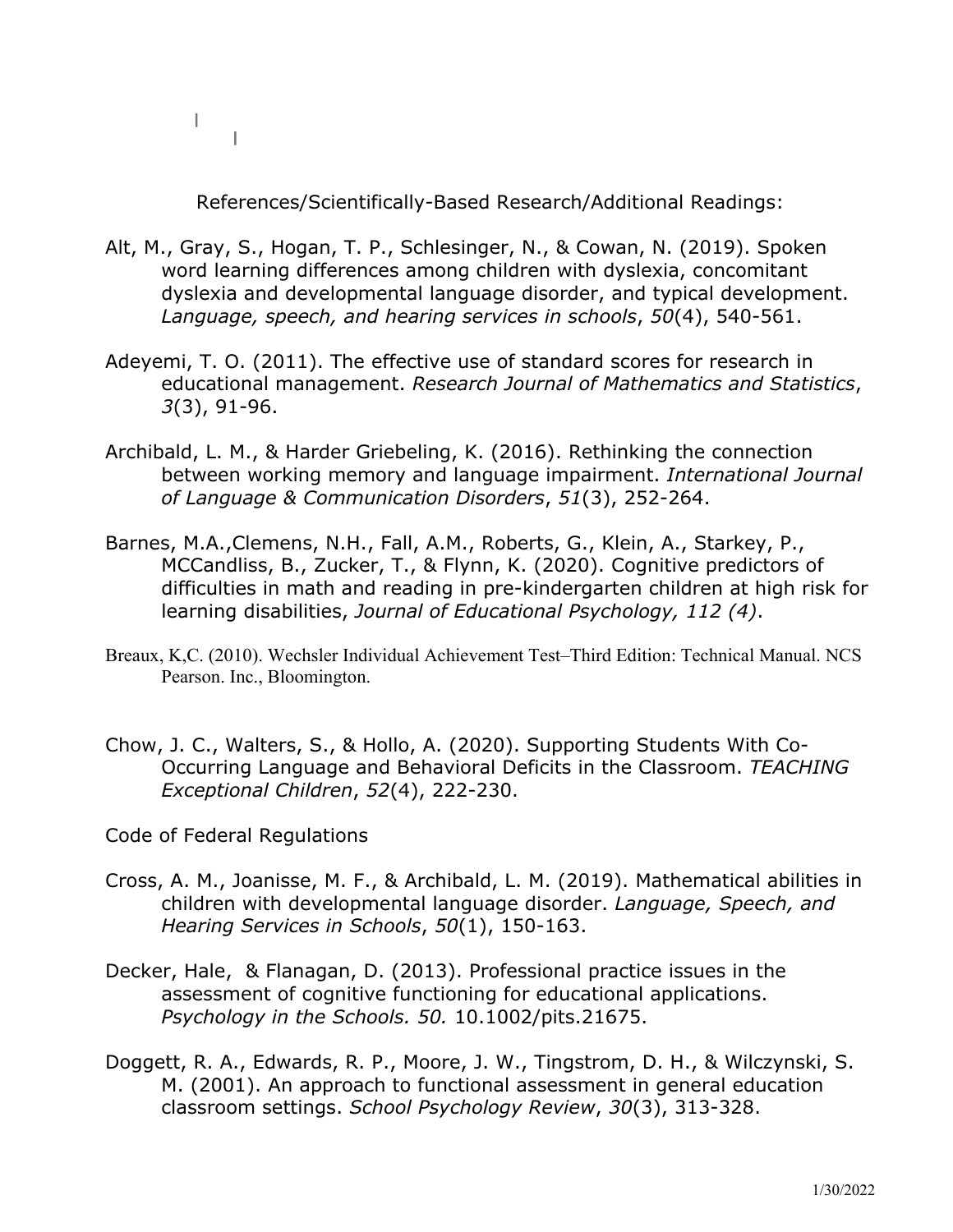- Dufrene, B. A., Kazmerski, J. S., & Labrot, Z. (2017). The current status of indirect functional assessment instruments. *Psychology in the Schools*, *54*(4), 331-350.
- Eckert, T. L., Martens, B. K., & DiGennaro, F. D. (2005). Describing antecedentbehavior-consequence relations using conditional probabilities and the general operant contingency space: A preliminary investigation. *School Psychology Review*, *34*(4), 520-528.
- Flanagan, D.P., & Schneider, J. L. (2016). Cross-Battery Assessment? XBA PSW? A case ofmistaken identity: A commentary on Kranzler and colleagues' "Classification agreement analysis of Cross-Battery Assessment in the identification of specific learning disorders in children and youth", *International Journal of School & Educational Psychology, 4(3),* 137-145.
- Fletcher, J. M., & Miciak, J. (2017). Comprehensive cognitive assessments are not necessary for the identification and treatment of learning disabilities. *Archives of Clinical Neuropsychology*, *32*(1), 2-7.
- Fletcher, J. M., & Miciak, J. (2019). *The identification of specific learning disabilities: A summary of research on best practices*. Austin, TX: Texas Center for Learning Disabilities.
- Fuchs, D., Hale, J. B., & Kearns, D. M. (2011). On the Importance of a Cognitive Processing Perspective: An Introduction. *Journal of Learning Disabilities, 44(2),* 99-104.
- Gresham, F. M., & Vellutino, F. R. (2010). What is the role of intelligence in the identification of specific learning disabilities? Issues and clarifications. *Learning Disabilities Research & Practice*, *25*(4), 194-206.
- Hale, J., Alfonso, V., Berninger, V., Bracken, B., Christo, C., Clark, E., ...Schultz, E.K. (2010). Critical Issues in response-to-intervention, comprehensive evaluation, and specific learning disabilities identification and intervention: An expert white paper consensus*. Learning Disabilities Quarterly, 33*, 223- 236.
- Jaffe, L. E. (2009). Development, interpretation, and application of the W score and the relative proficiency index (Woodcock-Johnson III Assessment Service Bulletin No. 11). *Rolling Meadows, IL: Riverside Publishing*.
- Katz, L. J., & Slomka, G. T. (2000). Achievement testing. *Handbook of psychological assessment*, 149-182.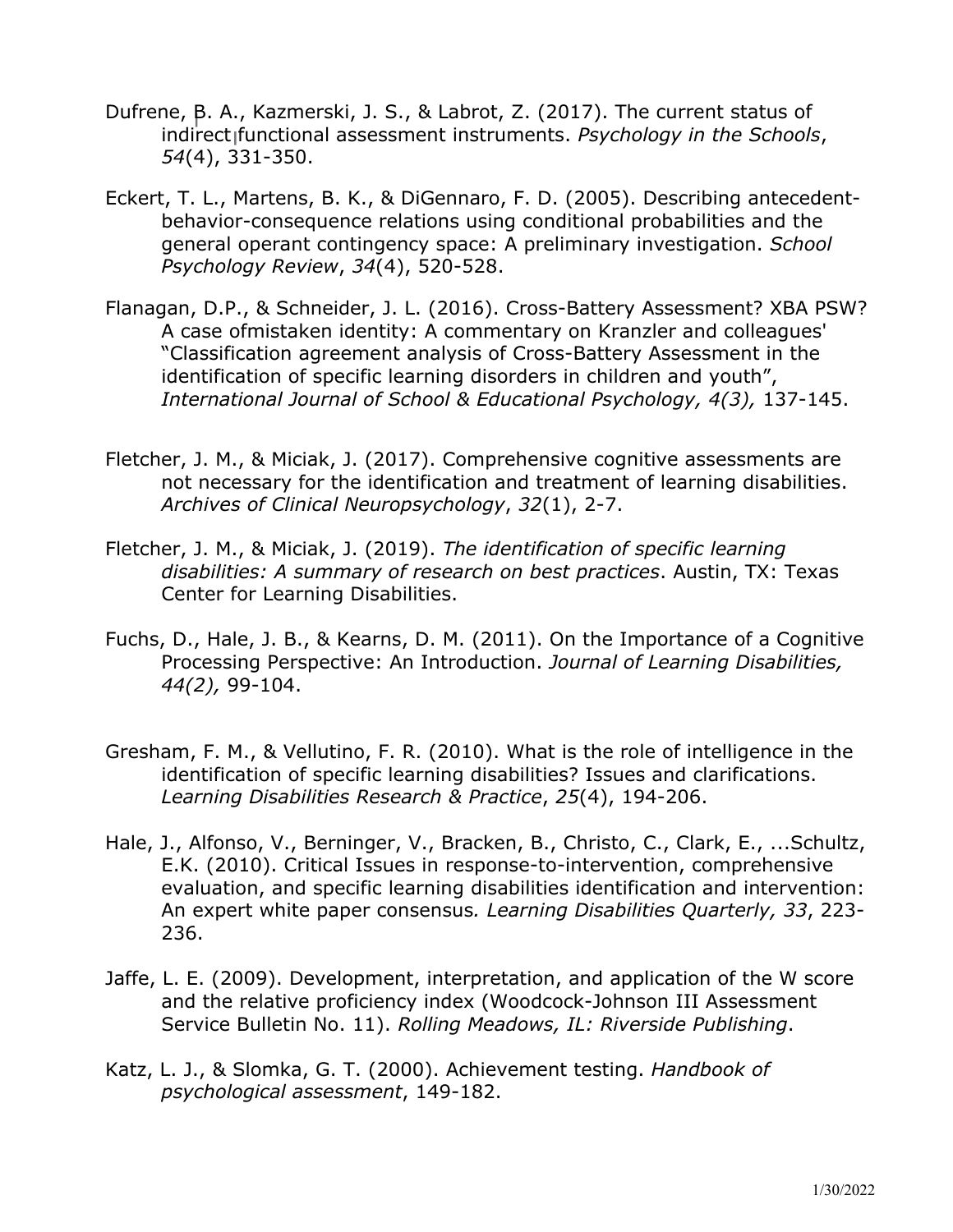- Kaufman, A.S., & Kaufman, N.L. (with Breaux, K.C.). (2014). Administration manual. *Kaufman test of educational achievement, third edition*. Bloomington, MN: NCS Pearson.
- Keenan, L., Conroy, S., O'Sullivan, A., & Downes, M. (2019). Executive functioning in the classroom: primary school teachers' experiences of neuropsychological issues and reports. Teaching & Teacher Education, 86,N.PAG.
- Kranzler, J. H., Gilbert, K., Robert, C. R., Floyd, R. G., & Benson, N. F. (2019). Further Examination of a Critical Assumption Underlying the Dual-Discrepancy/Consistency Approach to Specific Learning Disability Identification. *School Psychology Review*, *48*(3), 207-221.
- Lee, K., Swee, NG, & Bull, R. (2018). Learning and solving algebra word problems: The roles of relational skills, arithmetic, and executive functioning. *Developmental Psychology, 54, (9)*, 1758-1772.
- Lewis, T. J., Hatton, H. L., Jorgenson, C., & Maynard, D. (2017). What beginning special educators need to know about conducting functional behavioral assessments. *Teaching Exceptional Children*, *49*(4), 231-238.
- Malanchini, M., Engelhardt, L. E., Grotzinger, A. D., Harden, K. P., & Tucker-Drob, E. M. (2019). "Same but different": Associations between multiple aspects of self-regulation, cognition, and academic abilities. *Journal of personality and social psychology*, *117*(6), 1164.
- Mather, N., & Gregg, N. (2006). Specific learning disabilities: Clarifying, not eliminating, aconstruct. *Professional Psychology: Research & Practice, 37(1),* 99-106.
- McGill, R. J. & Busse, R. T. (2016). When theory trumps science: A critique of the PSW modelfor SLD identification. *Contemporary School Psychology, 21(1),* 10-18.
- Miciak, J., Taylor, W. P., Denton, C. A., & Fletcher, J. M. (2015). The effects of achievement test selection on identification of learning disabilities within a pattern of strengths and weaknesses framework. *School Psychology Quarterly, 30(3).* 321-334.
- Peterson, R. L., Boada, R., McGrath, L. M., Willcutt, E. G., Olson, R. K., & Pennington, B. F. (2017). Cognitive prediction of reading, math, and attention: Shared and unique influences. *Journal of learning disabilities*, *50*(4), 408-421.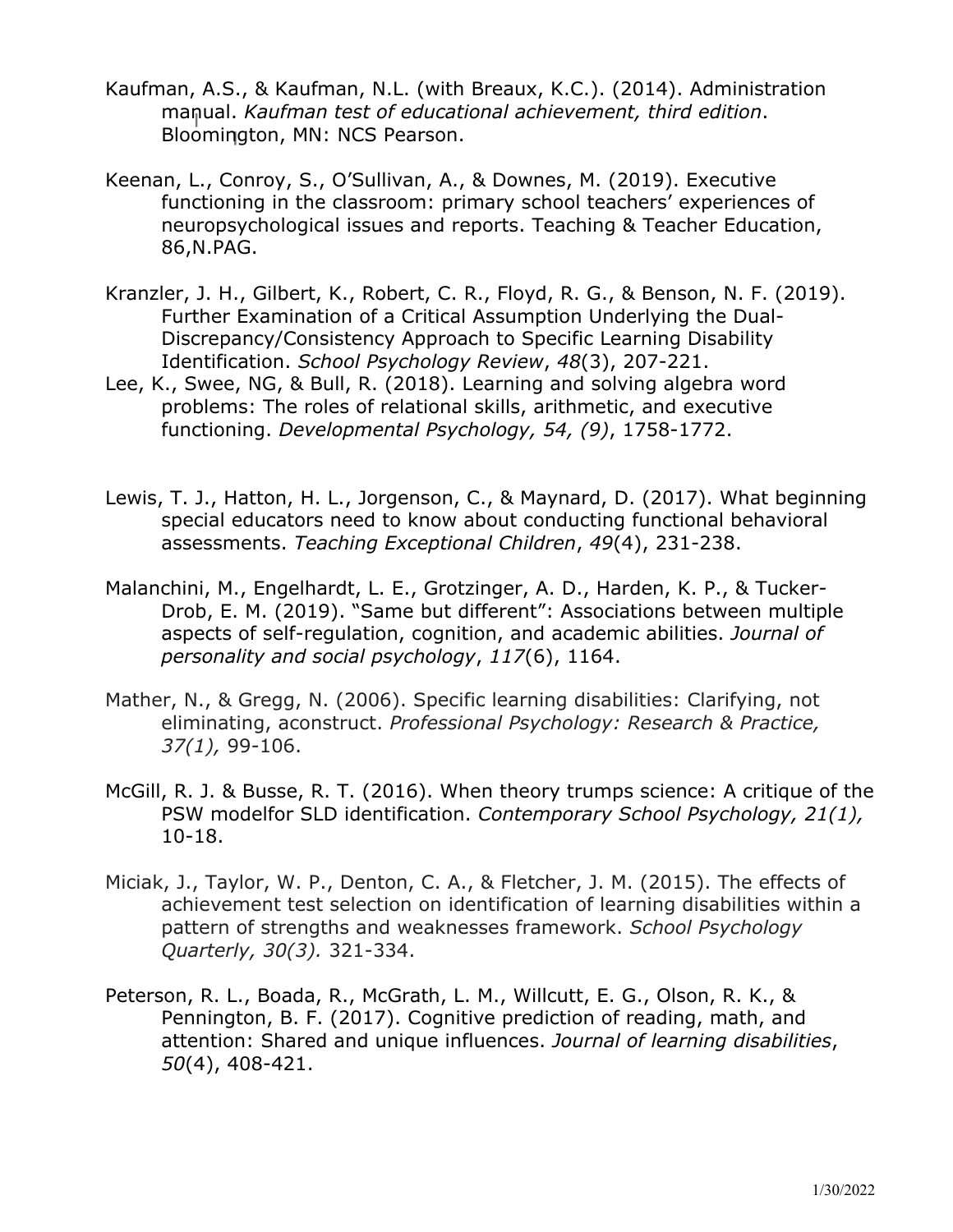- Phillips, S. E., & Clarizio, H. F. (1988). Limitations of standard scores in individual achievement testing. *Educational Measurement: Issues and Practice*, *7*(1), 8-15.
- Potocki, A., Sanchez, M., Ecalle, J., & Magnan, A. (2017). Linguistic and cognitive profiles of 8-to 15-year-old children with specific reading comprehension difficulties: The role of executive functions. *Journal of Learning Disabilities*, *50*(2), 128-142.
- Schneider, W. J., & Kaufman, A. S. (2017). Let's not do away with comprehensive cognitive assessments just yet. *Archives of Clinical Neuropsychology*, *32*(1), 8-20.
- Schrank, F. A., Mather, N., & McGrew, K. S. (2014). Technical Manual: Woodcock-Johnson IV. Itasca, IL: Riverside Publishing.
- Schultz, E.K., & Stephens-Pisecco, T.L. (2018). Using the Core-Selective Evaluation Process to dentify a PSW: Integrating Research, Practice, and Policy, *Special Education Research, Policy & Practice*, Fall 2018
- Simonsen, B., Freeman, J., Swain-Bradway, J., George, H.P., Putnam, R., Lane, K.L. Sprague, J., & Hershfeldt, P. (2019). Using data to support educators' implementation of positive classroom behavior support (PCBS) practices*. Education & Treatment of Children, 42 (2)*, 265-289.
- Stuebing, K. K., Fletcher, J. M., Branum-Martin, L., Francis, D. J., & VanDerHeyden, A. (2012). Evaluation of the technical adequacy of three methods for identifying specific learning disabilities based on cognitive discrepancies. *School Psychology Review*, *41*(1), 3-22.
- Taylor, W. P., Miciak, J., Fletcher, J. M., & Francis, D. J. (2017). Cognitive discrepancy models for specific learning disabilities identification: Simulations of psychometric limitations. *Psychological assessment*, *29*(4), 446.
- Van den Broeck, W. (2002). The misconception of the regression-based discrepancy operationalization in the definition and research of learning disabilities. *Journal of Learning Disabilities*, *35*(3), 194-204.
- Wechsler, D. (2014). WISC-V: Technical and Interpretive Manual: NCS Pearson. Inc., Bloomington.
- Whittaker, M, & Ortiz, S.O. (2020). *What a specific learning disability is not: examining exclusionary factors* [White paper]. New York, NY: National Center for Learning Disabilities.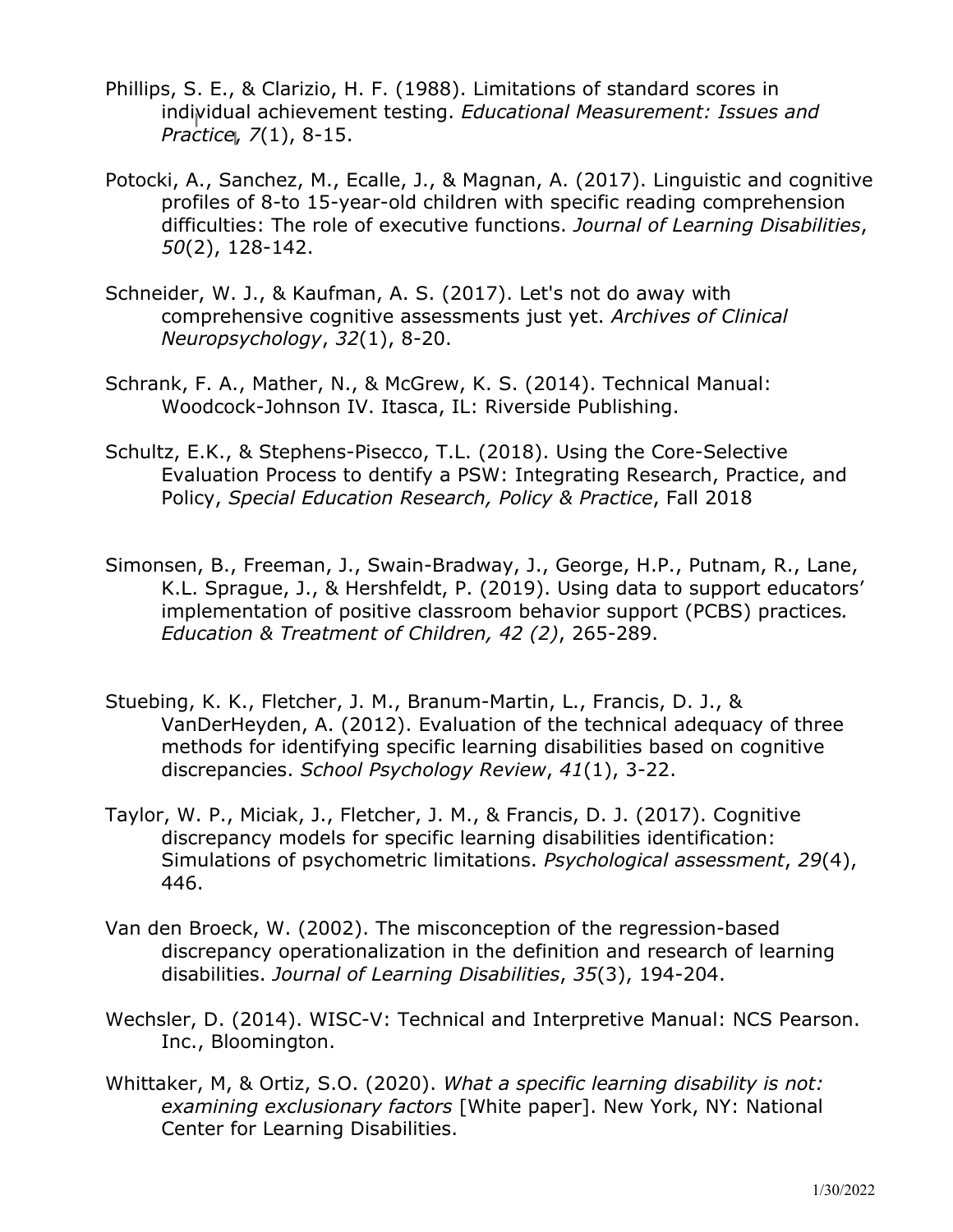- Woodcock, R.W., Miller, D.C., Maricle, D., & McGill, R.J. (2017). Evidence-Based Selective Assessments for Academic Disorders. School Neuropsych Press: Middletown, MD.
- Wiig, E.H., Semel, E., & Secord, W.A. (2013). Clinical Evaluation of Language Fundamentals: Examiner's Manual: NCS Pearson. Inc., Bloomington.

Appendix A: Standards/Competencies Field 253: Educational Diagnostician Examination Framework

### **WCOE Standards (InTASC):**

The outcomes for graduates of professional programs are based upon knowledge, skills, and dispositions in the following 10 elements: List up-to-date INTASC standards here.

## **WCOE Standards (InTASC):**

The outcomes for graduates of professional programs are based upon knowledge, skills, and dispositions in the following elements:

Learner Development - understand how learners grow and develop, recognizing that patterns of learning and development vary individually within and across the cognitive, linguistic, social, emotional, and physical areas, and design and implements developmentally appropriate and challenging learning experiences.

Learning Differences -understand individual differences and diverse cultures and communities to ensure inclusive learning environments that enable each learner to meet high standards.

Learning Environment - work with others to create environments that support individual and collaborative learning, and that encourage positive social interaction, active engagement in learning, and self-motivation. Content Knowledge - understand the central concepts, tools of inquiry, and structures of the discipline(s) he or she teaches and creates learning experiences that make the discipline accessible and meaningful for learners to assure mastery of the content.

Application of Content - understand how to connect concepts and use differing perspectives to engage learners in critical thinking, creativity, and collaborative problem solving related to authentic local and global issues. Assessment - understand and use multiple methods of assessment to engage learners in their own growth, to monitor learner progress, and to guide the teacher's and learner's decision making.

Planning for Instruction - plan instruction that supports every student in meeting rigorous learning goals by drawing upon knowledge of content